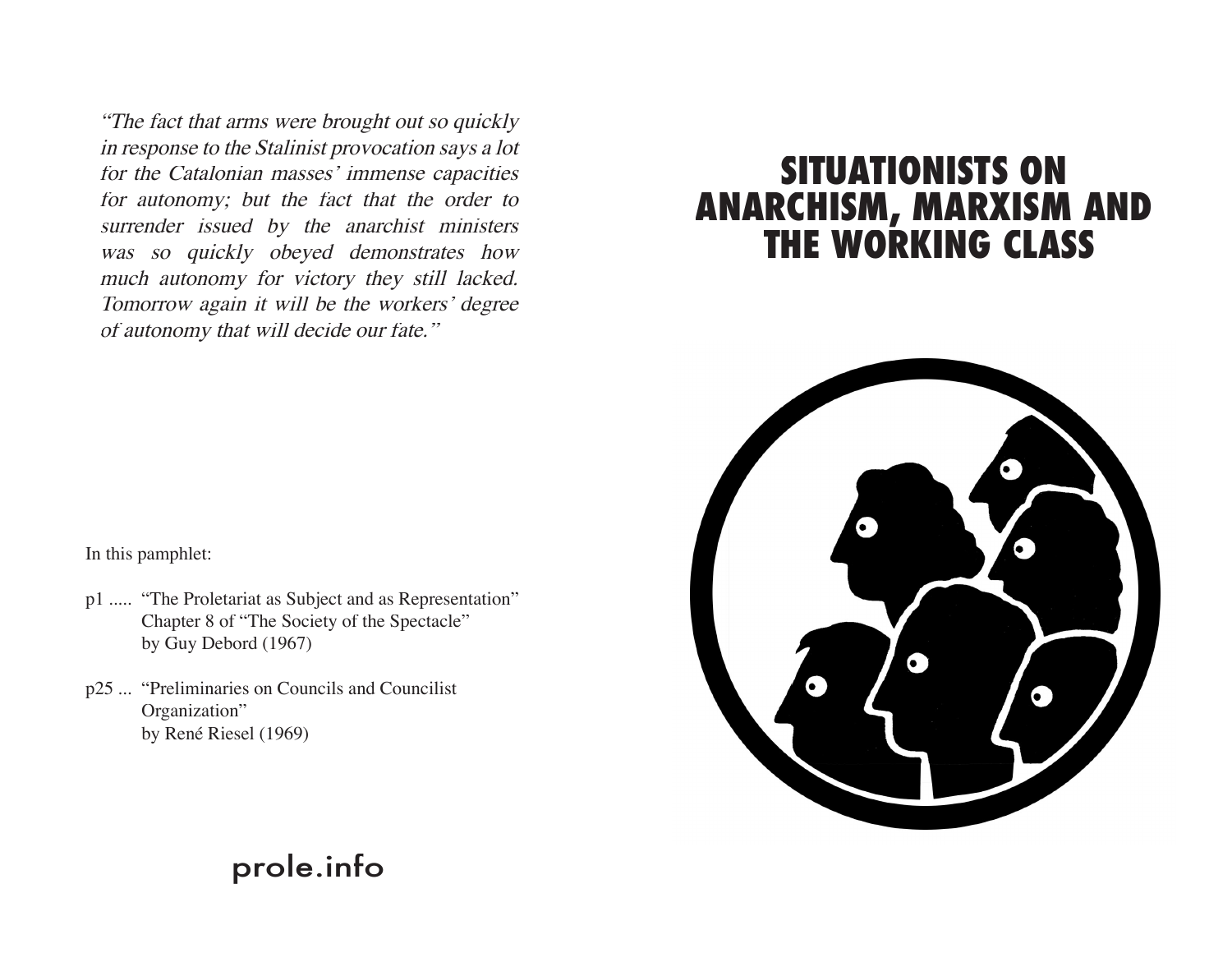### **The Proletariat as Subject and Representation**

from "Society of the Spectacle" by Guy Debord (1967)

*"Equal right to all the goods and pleasures of this world, the destruction of all authority, the negation of all moral restraints – in the final analysis, these are the aims behind the March 18th insurrection and the charter of the fearsome organization that furnished it with an army."* 

—Parliamentary Inquest on the Paris Commune

73

The real movement that transforms existing conditions has been the dominant social force since the bourgeoisie's victory within the economic sphere, and this dominance became visible once that victory was translated onto the political plane. The development of productive forces shattered the old production relations, and all static order crumbled. Everything that was absolute became historical.

#### 74

When people are thrust into history and forced to participate in the work and struggles that constitute history, they find themselves obliged to view their relationships in a clear and disabused manner. This history has no object distinct from what it creates from out of itself, although the final unconscious metaphysical vision of the historical era considered the productive progression through which history had unfolded as itself the object of history. As for the subject of history, it can be nothing other than the self-production of the living — living people becoming masters and possessors of their own historical world and of their own fully conscious adventures.

75

The class struggles of the long era of revolutions initiated by the rise of the bourgeoisie have developed in tandem with the dialectical "thought of history" — the thought which is no longer content to seek the meaning of what exists, but which strives to comprehend the dissolution of what exists, and in the process breaks down every separation.

#### **TRANSLATOR'S NOTES**

1. What happened next: i.e. Mussolini's fascist coup (1922).

2. Olivier, Blanco and Montseny: anarchist leaders who became ministers in the republican government during the Spanish civil war. Anarcho-trenchists: Kropotkin and other anarchists who supported World War I.

Translated by Ken Knabb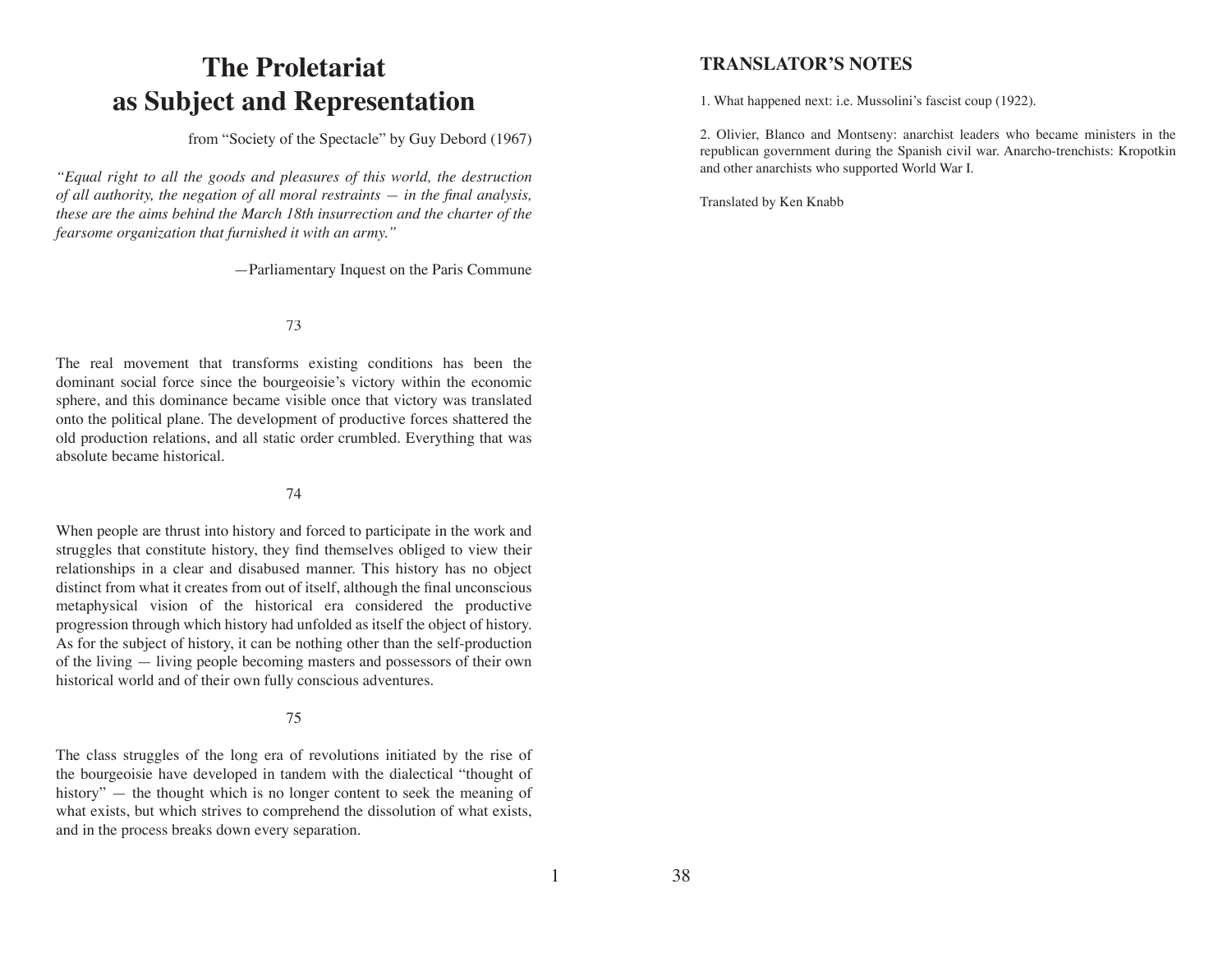the infiltration of other organizations is exactly the contrary of the ends they are pursuing, and because they refuse any incoherence within themselves, councilist organization will prohibit any dual membership. As we have said, all the workers of a factory must take part in the council, or at least all those who accept the rules of its game. The solution to the problem of whether to accept participation in the council by "those who yesterday had to be thrown out of the factory at gunpoint" (Barth) will be found only in practice.

Ultimately, the councilist organization will stand or fall solely by the coherence of its theory and action and by its struggle for the complete elimination of all power remaining external to the councils or trying to make itself independent of them. But in order to simplify the discussion right off by refusing even to take into consideration a mass of councilist pseudoorganizations that may be simulated by students or obsessive professional militants, let us say that it does not seem to us that an organization can be recognized as councilist if it is not comprised of at least 2/3 workers. As this proportion might pass for a concession, let us add that it seems to us indispensable to correct it with this rider: in all delegations to central conferences at which decisions may be taken that have not previously been provided for by imperative mandates, workers must make up 3/4 of the participants. In sum, the inverse proportion of the first congresses of the "Russian Social-Democratic Workers Party."

It is known that we have no inclination toward workerism of any form whatsoever. The above considerations refer to workers who have "become dialecticians," as they will have to become en masse in the exercise of the power of the councils. But on the one hand, the workers continue to be the central force capable of bringing the existing functioning of society to a halt and the indispensable force for reinventing all its bases. On the other hand, although the councilist organization obviously must not separate other categories of wage-earners, notably intellectuals, from itself, it is in any case important that the dubious importance the latter may assume should be severely restricted: not only by verifying, by considering all aspects of their lives, that such intellectuals are really councilist revolutionaries, but also by seeing to it that there are as few of them in the organization as possible.

The councilist organization will not consent to speak on equal terms with other organizations unless they are consistent partisans of proletarian autonomy; just as the councils will not only have to free themselves from the grip of parties and unions, but must also reject any tendency aiming to pigeonhole them in some limited position and to negotiate with them as one power to another. The councils are the only power or they are nothing. The means of their victory are already their victory. With the lever of the councils plus the fulcrum of the total negation of the spectacle-commodity society, the Earth can be raised.

The victory of the councils is not the end of the revolution, but the beginning of it.  $37$  2

For Hegel the point was no longer to interpret the world, but to interpret the transformation of the world. But because he limited himself to merely interpreting that transformation, Hegel only represents the philosophical culmination of philosophy. He seeks to understand a world that develops by itself. This historical thought is still a consciousness that always arrives too late, a consciousness that can only formulate retrospective justifications of what has already happened. It has thus gone beyond separation only in thought. Hegel's paradoxical stance — his subordination of the meaning of all reality to its historical culmination while at the same time proclaiming that his own system represents that culmination  $-$  flows from the simple fact that this thinker of the bourgeois revolutions of the seventeenth and eighteenth centuries sought in his philosophy only a reconciliation with the results of those revolutions. "Even as a philosophy of the bourgeois revolution, it does not express the entire process of this revolution, but only its concluding phase. In this sense it is a philosophy not of the revolution, but of the restoration" (Karl Korsch, "Theses on Hegel and Revolution"). Hegel performed the task of the philosopher  $-$  "the glorification of what exists"  $-$  for the last time; but already what existed for him could be nothing less than the entire movement of history. Since he nevertheless maintained the external position of thought, this externality could be masked only by identifying that thought with a preexisting project of the Spirit — of that absolute heroic force which has done what it willed and willed what it has done, and whose ultimate goal coincides with the present. Philosophy, in the process of being superseded by historical thought, has thus arrived at the point where it can glorify its world only by denying it, since in order to speak it must presuppose that the total history to which it has relegated everything has already come to an end, and that the only tribunal where truth could be judged is closed.

#### 77

When the proletariat demonstrates through its own actions that this historical thought has not been forgotten, its refutation of that thought's conclusion is at the same time a confirmation of its method.

#### 78

Historical thought can be saved only by becoming practical thought; and the practice of the proletariat as a revolutionary class can be nothing less than historical consciousness operating on the totality of its world. All the theoretical currents of the revolutionary working-class movement — Stirner and Bakunin as well as Marx — grew out of a critical confrontation with Hegelian thought.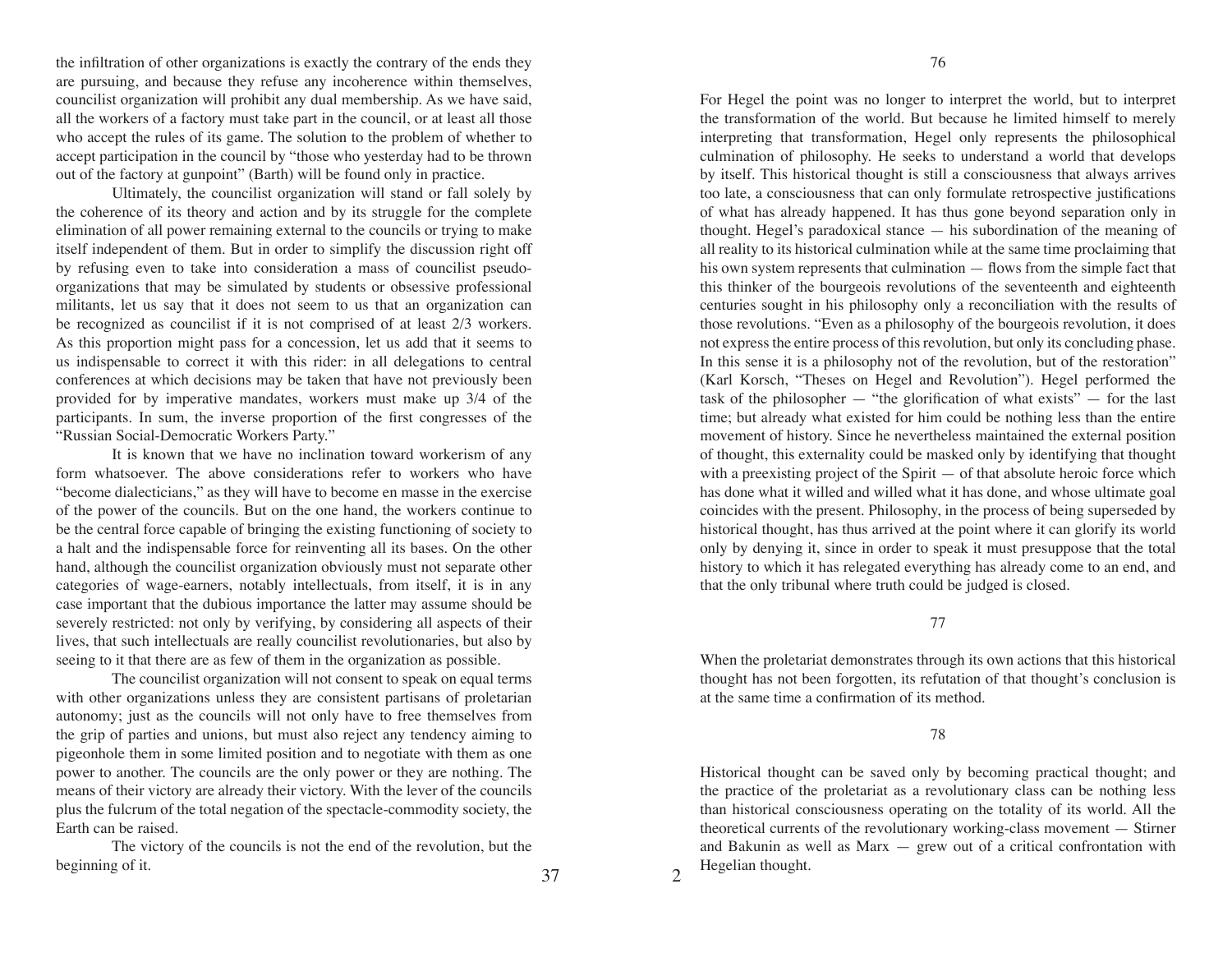The inseparability of Marx's theory from the Hegelian method is itself inseparable from that theory's revolutionary character, that is, from its truth. It is in this regard that the relationship between Marx and Hegel has generally been ignored or misunderstood, or even denounced as the weak point of what became fallaciously transformed into a doctrine: "Marxism." Bernstein implicitly revealed this connection between the dialectical method and historical partisanship when in his book Evolutionary Socialism he deplored the 1847 Manifesto's unscientific predictions of imminent proletarian revolution in Germany: "This historical self-deception, so erroneous that the most naïve political visionary could hardly have done any worse, would be incomprehensible in a Marx who at that time had already seriously studied economics if we did not recognize that it reflected the lingering influence of the antithetical Hegelian dialectic, from which Marx, like Engels, could never completely free himself. In those times of general effervescence this influence was all the more fatal to him."

#### 80

The inversion carried out by Marx in order to "salvage" the thought of the bourgeois revolutions by transferring it to a different context does not trivially consist of putting the materialist development of productive forces in place of the journey of the Hegelian Spirit toward its eventual encounter with itself  $-$  the Spirit whose objectification is identical to its alienation and whose historical wounds leave no scars. For once history becomes real, it no longer has an end. Marx demolished Hegel's position of detachment from events, as well as passive contemplation by any supreme external agent whatsoever. Henceforth, theory's concern is simply to know what it itself is doing. In contrast, present-day society's passive contemplation of the movement of the economy is an untranscended holdover from the undialectical aspect of Hegel's attempt to create a circular system; it is an approval that is no longer on the conceptual level and that no longer needs a Hegelianism to justify itself, because the movement it now praises is a sector of a world where thought no longer has any place, a sector whose mechanical development effectively dominates everything. Marx's project is a project of conscious history, in which the quantitativeness that arises out of the blind development of merely economic productive forces must be transformed into a qualitative appropriation of history. The critique of political economy is the first act of this end of prehistory: "Of all the instruments of production, the greatest productive power is the revolutionary class itself."

Marx's theory is closely linked with scientific thought insofar as it seeks

and not having the time or the means to rectify them. But they know that their fate is the product of their own decisions, and that they will be destroyed by the repercussions of any mistakes they don't correct.

Within councilist organizations real equality of everyone in making decisions and carrying them out will not be an empty slogan or an abstract demand. Of course, not all the members of an organization will have the same talents (it is obvious, for example, that a worker will invariably write better than a student). But because in its aggregate the organization will have all the talents it needs, no hierarchy of individual talents will come to undermine its democracy. It is neither membership in a councilist organization nor the proclamation of an ideal equality that will enable all its members to be beautiful and intelligent and to live well; but only their real aptitudes for becoming more beautiful and more intelligent and for living better, freely developing in the only game that's worth the pleasure: the destruction of the old world.

In the social movements that are going to spread, the councilists will refuse to let themselves be elected to strike committees. On the contrary, their task will be to act in such a way as to encourage the rank-and-file self-organization of the workers into general assemblies that decide how the struggle is carried out. It will be necessary to begin to understand that the absurd call for a "central strike committee" proposed by some naïve individuals during the May 1968 occupations movement would, had it succeeded, have sabotaged the movement toward the autonomy of the masses even more quickly than actually happened, since almost all the strike committees were controlled by the Stalinists.

Given that it is not for us to forge a plan for all time, and that one step forward by the real movement of the councils will be worth more than a dozen councilist programs, it is difficult to state precise hypotheses regarding the relation of councilist organizations with councils during a revolutionary situation. The councilist organization — which knows itself to be separated from the proletariat — must cease to exist as a separate organization in the moment that abolishes separations; and it will have to do this even if the complete freedom of association guaranteed by the power of the councils allows various parties and organizations that are enemies of this power to survive. It may be doubted, however, that it is feasible to immediately dissolve all councilist organizations the very instant the councils first appear, as Pannekoek wished. The councilists should speak as councilists within the council, rather than staging an exemplary dissolution of their organizations only to regroup them on the side and play pressure-group politics in the general assembly. In this way it will be easier and more legitimate for them to combat and denounce the inevitable presence of bureaucrats, spies and exscabs who will infiltrate here and there. They will also have to struggle against fake councils or fundamentally reactionary ones (e.g. police councils) which will not fail to appear. They will act in such a way that the unified power 36 of the councils does not recognize such bodies or their delegates. Because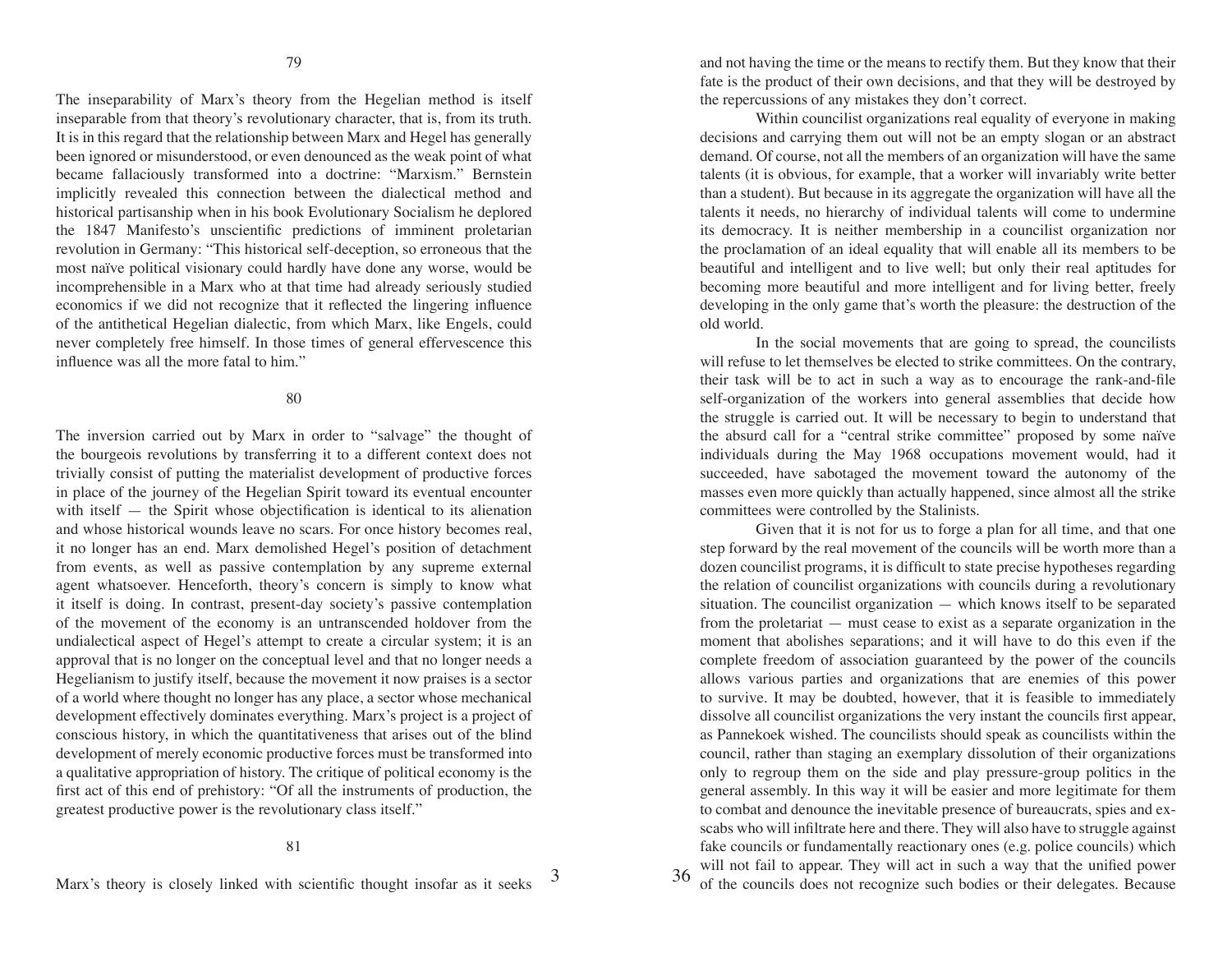advantage of this to try to have it believed that any theoretical work — which they avoid as if it were a  $sin - is$  an ideology, among the situationists exactly as in the PSU. But their gallant recourse to the "dialectic" and the "concept" which they have now added to their vocabulary in no way saves them from an imbecilic ideology of which the above quotation alone is evidence enough. If one idealistically relies on the council "concept" or, what is even more euphoric, on the practical inactivity of ICO, to "exclude all ideology" in the real councils, one must expect the worst — we have seen that historical experience justifies no such optimism in this regard. The supersession of the primitive council form can only come from struggles becoming more conscious, and from struggles for more consciousness. ICO's mechanistic image of the strike committee's perfect automatic response to "necessities," which presents the council as automatically coming into existence at the appropriate time provided that one makes sure not to talk about it, completely ignores the experience of the revolutions of our century, which shows that "the situation itself" is just as ready to crush the councils, or to enable them to be manipulated and coopted, as it is to give rise to them.

Let us leave this contemplative ideology, this pathetic caricature of the natural sciences which would have us observe the emergence of a proletarian revolution almost as if it were a solar eruption. Councilist organizations will be formed, though they must be quite the contrary of general staffs that would cause the councils to rise up on order. In spite of the new period of open social crisis we have entered since the occupations movement, and the proliferation of encouraging situations here and there, from Italy to the USSR, it is quite likely that genuine councilist organizations will still take a long time to form and that other important revolutionary situations will occur before such organizations are in a position to intervene in them at a significant level. One must not play with councilist organization by setting up or supporting premature parodies of it. But the councils will certainly have greater chances of maintaining themselves as sole power if they contain conscious councilists and if there is a real appropriation of councilist theory.

In contrast to the council as permanent basic unit (ceaselessly setting up and modifying councils of delegates emanating from itself), as the assembly in which all the workers of an enterprise (workshop and factory councils) and all the inhabitants of an urban district who have rallied to the revolution (street councils, neighborhood councils) must participate, a councilist organization, in order to guarantee its coherence and the authentic working of its internal democracy, must choose its members in accordance with what they explicitly want and what they actually can do. As for the councils, their coherence is guaranteed by the single fact that they are the sole power; that they eliminate all other power and decide everything. This practical experience is the terrain where people learn how to become conscious of their own action, where they "realize philosophy." It goes without saying that their majorities also run the risk of making lots of momentary mistakes

a rational understanding of the forces that really operate in society. But it ultimately goes beyond scientific thought, preserving it only by superseding it. It seeks to understand social struggles, not sociological laws. "We recognize only one science: the science of history" (The German Ideology).

#### 82

The bourgeois era, which wants to give history a scientific foundation, overlooks the fact that the science available to it could itself arise only on the foundation of the historical development of the economy. But history is fundamentally dependent on this economic knowledge only so long as it remains merely economic history. The extent to which the viewpoint of scientific observation could overlook history's effect on the economy (an overall process modifying its own scientific premises) is shown by the vanity of those socialists who thought they had calculated the exact periodicity of economic crises. Now that constant government intervention has succeeded in counteracting the tendencies toward crisis, the same type of mentality sees this delicate balance as a definitive economic harmony. The project of transcending the economy and mastering history must grasp and incorporate the science of society, but it cannot itself be a scientific project. The revolutionary movement remains bourgeois insofar as it thinks it can master current history by means of scientific knowledge.

#### 83

The utopian currents of socialism, though they are historically grounded in criticism of the existing social system, can rightly be called utopian insofar as they ignore history (that is, insofar as they ignore actual struggles taking place and any passage of time outside the immutable perfection of their image of a happy society), but not because they reject science. On the contrary, the utopian thinkers were completely dominated by the scientific thought of earlier centuries. They sought the completion and fulfillment of that general rational system. They did not consider themselves unarmed prophets, for they firmly believed in the social power of scientific proof and even, in the case of Saint-Simonism, in the seizure of power by science. "Why," Sombart asked, "would they want to seize through struggle what merely needed to be proved?" But the utopians' scientific understanding did not include the awareness that some social groups have vested interests in maintaining the status quo, forces to maintain it, and forms of false consciousness to reinforce it. Their grasp of reality thus lagged far behind the historical reality of the development of science itself, which had been largely oriented by the social requirements arising from such factors, which determined not only what findings were considered acceptable, but even what might or might not become an object of scientific research. The utopian socialists remained prisoners of the scientific manner of expounding the truth, viewing this truth as a pure abstract image — the form in which it had established itself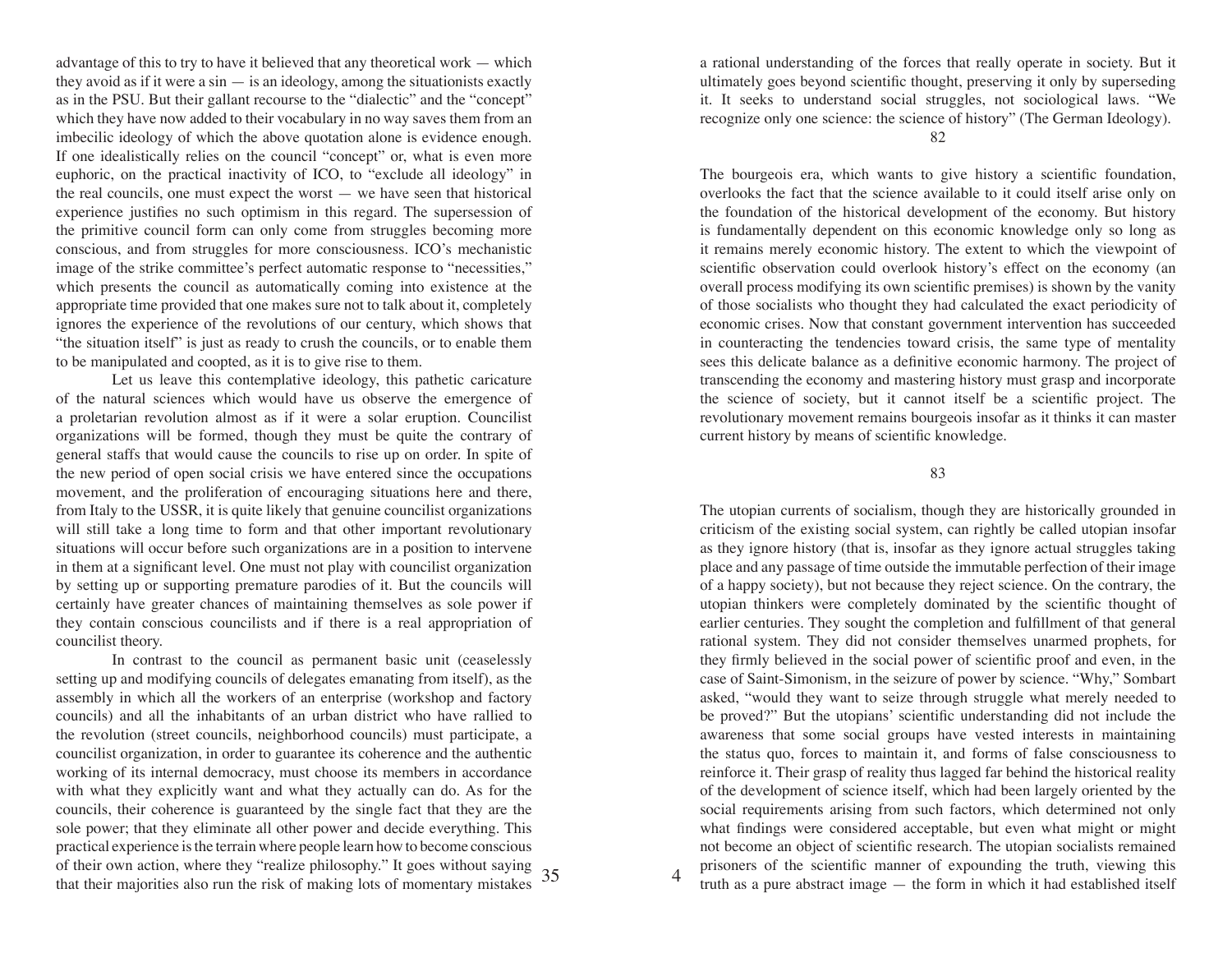at a much earlier stage of social development. As Sorel noted, the utopians took astronomy as their model for discovering and demonstrating the laws of society; their unhistorical conception of harmony was the natural result of their attempt to apply to society the science least dependent on history. They described this harmony as if they were Newtons discovering universal scientific laws, and the happy ending they constantly evoked "plays a role in their social science analogous to the role of inertia in classical physics" (Materials for a Theory of the Proletariat).

#### 84

The scientific-determinist aspect of Marx's thought was precisely what made it vulnerable to "ideologization," both during his own lifetime and even more so in the theoretical heritage he left to the workers movement. The advent of the historical subject continues to be postponed, and it is economics, the historical science par excellence, which is increasingly seen as guaranteeing the inevitability of its own future negation. In this way revolutionary practice, the only true agent of this negation, tends to be pushed out of theory's field of vision. Instead, it is seen as essential to patiently study economic development, and to go back to accepting the suffering which that development imposes with a Hegelian tranquility. The result remains "a graveyard of good intentions." The "science of revolutions" then concludes that consciousness always comes too soon, and has to be taught. "History has shown that we, and all who thought as we did, were wrong," Engels wrote in 1895. "It has made clear that the state of economic development on the Continent at that time was far from being ripe." Throughout his life Marx had maintained a unitary point of view in his theory, but the exposition of his theory was carried out on the terrain of the dominant thought insofar as it took the form of critiques of particular disciplines, most notably the critique of the fundamental science of bourgeois society, political economy. It was in this mutilated form, which eventually came to be seen as orthodox, that Marx's theory was transformed into "Marxism."

#### 85

The weakness of Marx's theory is naturally linked to the weakness of the revolutionary struggle of the proletariat of his time. The German working class failed to inaugurate a permanent revolution in 1848; the Paris Commune was defeated in isolation. As a result, revolutionary theory could not yet be fully realized. The fact that Marx was reduced to defending and refining it by cloistered scholarly work in the British Museum had a debilitating effect on the theory itself. His scientific conclusions about the future development of the working class, and the organizational practice apparently implied by those conclusions, became obstacles to proletarian consciousness at a later stage.

— was akin to the Marxist KAPD-AAUD in its organizational arrangements. In the same way as the German Communist Workers Party, the Iberian Anarchist Federation saw itself as the political organization of the conscious Spanish workers, while its AAUD, the CNT, was supposed to take charge of the management of the future society. The FAI militants, the elite of the proletariat, propagated the anarchist idea among the masses; the CNT did the practical work of organizing the workers in its unions. There were two essential differences, however, the ideological one of which was to bear the fruit one could have expected of it. The first was that the FAI did not strive to take power, but contented itself with influencing the overall policies of the CNT. The second was that the CNT really represented the Spanish working class. Adopted on 1 May 1936 at the CNT congress at Saragossa, two months before the revolutionary explosion, one of the most beautiful programs ever proclaimed by a revolutionary organization was partially put into practice by the anarchosyndicalist masses, while their leaders foundered in ministerialism and class-collaboration. With the pimps of the masses, García Oliver, Secundo Blanco, etc., and the brothel-madam Montseny, the antistate libertarian movement, which had already tolerated the anarchotrenchist Prince Kropotkin, finally attained the historical consummation of its ideological absolutism: government anarchists. (2) In the last historical battle it was to wage, anarchism was to see all the ideological sauce that comprised its being fall back into its face: State, Freedom, Individual, and other musty ingredients with capital letters; while the libertarian militians, workers and peasants were saving its honor, making the greatest practical contribution ever to the international proletarian movement, burning churches, fighting on all fronts against the bourgeoisie, fascism and Stalinism, and beginning to create a truly communist society.

Some present-day organizations cunningly pretend not to exist. This enables them to avoid bothering with the slightest clarification of the bases on which they assemble any assortment of people (while magically labeling them all "workers"); to avoid giving their semimembers any account of the informal leadership that holds the controls; and to thoughtlessly denounce any theoretical expression and any other form of organization as automatically evil and harmful. Thus the Informations, Correspondance Ouvrières group writes in a recent bulletin (ICO #84, August 1969): "Councils are the transformation of strike committees under the influence of the situation itself and in response to the very necessities of the struggle, within the very dialectic of that struggle. Any other attempt, at any moment in a struggle, to declare the necessity of creating workers councils reveals a councilist ideology such as can be seen in diverse forms in certain unions, in the PSU, or among the situationists. The very concept of council excludes any ideology." These individuals clearly know nothing about ideology — their own ideology is distinguished from more fully developed ones only by its spineless eclecticism. But they have heard (perhaps from Marx, 5 34 only by its spineress eclecticism. But they have heard (perhaps from Marx, perhaps only from the SI) that ideology has become a bad thing. They take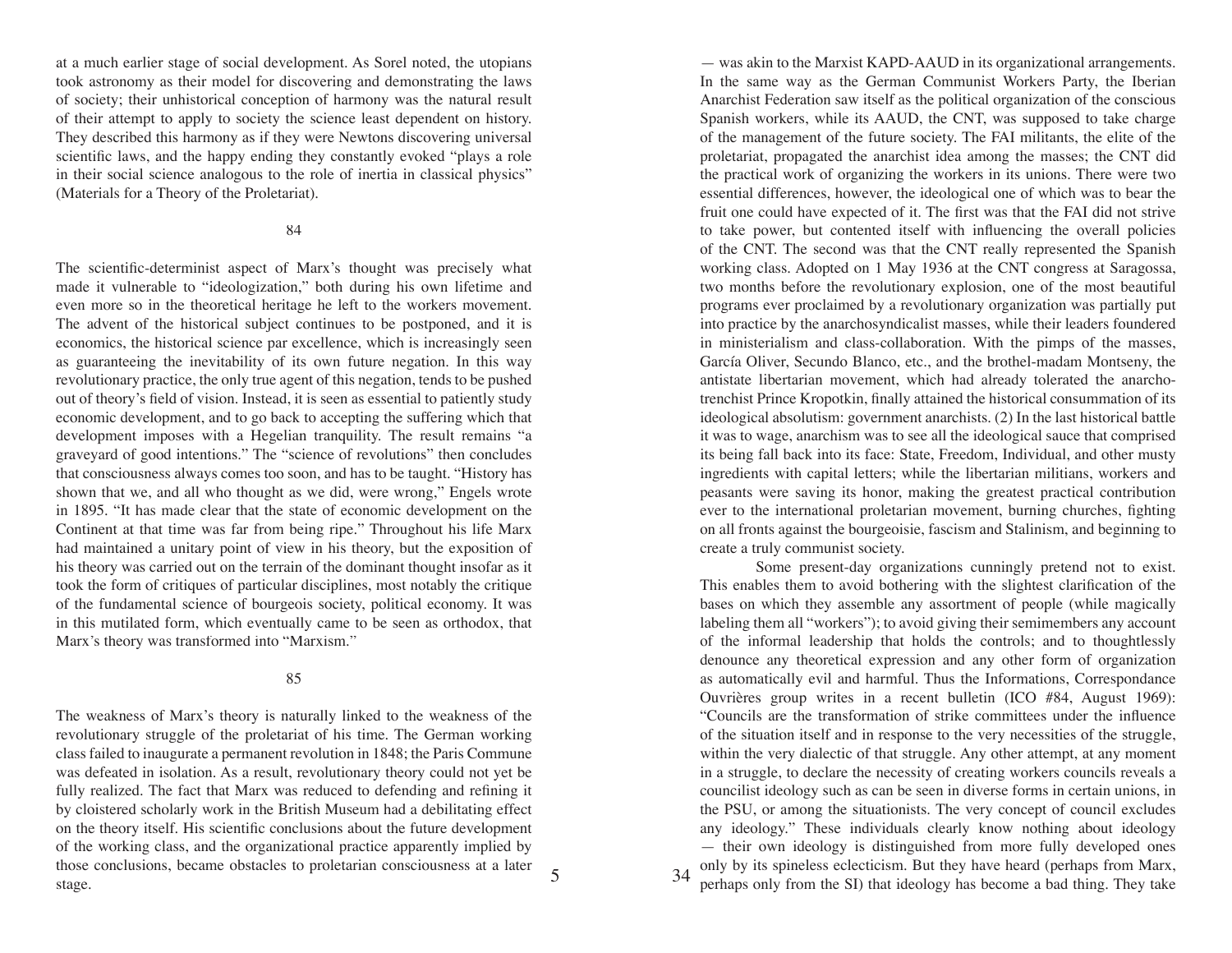the revolutionary factory organizations to the Allgemeine Arbeiter Union Deutschlands (AAUD, General Workers Union of Germany), a schema not far from traditional syndicalism. Even though the KAPD rejected the Leninist idea of the mass party, along with the parliamentarianism and syndicalism of the KPD (Kommunistische Partei Deutschlands — German Communist Party), and preferred to group together politically conscious workers, it nevertheless remained tied to the old hierarchical model of the vanguard party: professionals of Revolution and salaried propagandists. A rejection of this model (in particular, a rejection of the practice of separating the political organization from the revolutionary factory organizations) led in 1920 to the secession of some of the AAUD members, who then formed the AAUD-E (the  $E'$  for Einheitsorganisation  $-$  Unified Organization). By the very working of its internal democracy the new unitary organization aimed to accomplish the educative work that had until then devolved on the KAPD, and it simultaneously assigned itself the task of coordinating struggles: the factory organizations that it federated were supposed to transform themselves into councils at the revolutionary moment and take over the management of the society. Here again the modern watchword of workers councils was still mixed with messianic memories of the old revolutionary syndicalism: the factory organizations would magically become councils when all the workers took part in them.

All that led where it would. After the crushing of the 1921 insurrection and the repression of the movement, large numbers of workers, discouraged by the waning prospect of revolution, abandoned factory struggle. The AAUD was only another name for the KAPD, and the AAUD-E saw revolution recede as fast as its membership declined. They were no longer anything but bearers of a councilist ideology more and more cut off from reality.

The KAPD's evolution into terrorism and the AAUD's increasing involvement in "bread and butter" issues led to the split between the factory organization and its party in 1929. In 1931 the corpses of the AAUD and the AAUD-E pathetically and without any sound or explicit bases merged in the face of the rise of Nazism. The revolutionary elements of the two organizations regrouped to form the KAUD (Kommunistische Arbeiter Union Deutschlands — German Communist Workers Union). A consciously minority organization, the KAUD was also the only one in the whole movement for councils in Germany that did not claim to take upon itself the future economic (or economico-political as in the case of the AAUD-E) organization of society. It called on the workers to form autonomous groups and to themselves handle the linkups between those groups. But in Germany the KAUD came much too late; by 1931 the revolutionary movement had been dead for nearly ten years.

If only to make them cry, let us remind the retarded devotees of the anarchist-Marxist feud that the CNT-FAI — with its dead weight of anarchist ideology, but also with its greater practice of liberatory imagination 33 6

The theoretical shortcomings of the scientific defense of proletarian revolution (both in its content and in its form of exposition) all ultimately result from identifying the proletariat with the bourgeoisie with respect to the revolutionary seizure of power.

87

As early as the Communist Manifesto, Marx's effort to demonstrate the legitimacy of proletarian power by citing a repetitive sequence of precedents led him to oversimplify his historical analysis into a linear model of the development of modes of production, in which class struggles invariably resulted "either in a revolutionary transformation of the entire society or in the mutual ruin of the contending classes." The plain facts of history, however, are that the "Asiatic mode of production" (as Marx himself acknowledged elsewhere) maintained its immobility despite all its class conflicts; that no serf uprising ever overthrew the feudal lords; and that none of the slave revolts in the ancient world ended the rule of the freemen. The linear schema loses sight of the fact that the bourgeoisie is the only revolutionary class that has ever won; and that it is also the only class for which the development of the economy was both the cause and the consequence of its taking control of society. The same oversimplification led Marx to neglect the economic role of the state in the management of class society. If the rising bourgeoisie seemed to liberate the economy from the state, this was true only to the extent that the previous state was an instrument of class oppression within a static economy. The bourgeoisie originally developed its independent economic power during the medieval period when the state had been weakening and feudalism was breaking up the stable equilibrium between different powers. In contrast, the modern state — which began to support the bourgeoisie's development through its mercantile policies and which developed into the bourgeoisie's own state during the laissez-faire era — was eventually to emerge as a central power in the planned management of the economic process. Marx was nevertheless able to describe the "Bonapartist" prototype of modern statist bureaucracy, the fusion of capital and state to create a "national power of capital over labor, a public force designed to maintain social servitude" — a form of social order in which the bourgeoisie renounces all historical life apart from what has been reduced to the economic history of things, and would like to be "condemned to the same political nothingness as all the other classes." The sociopolitical foundations of the modern spectacle are already discernable here, and these foundations negatively imply that the proletariat is the only pretender to historical life.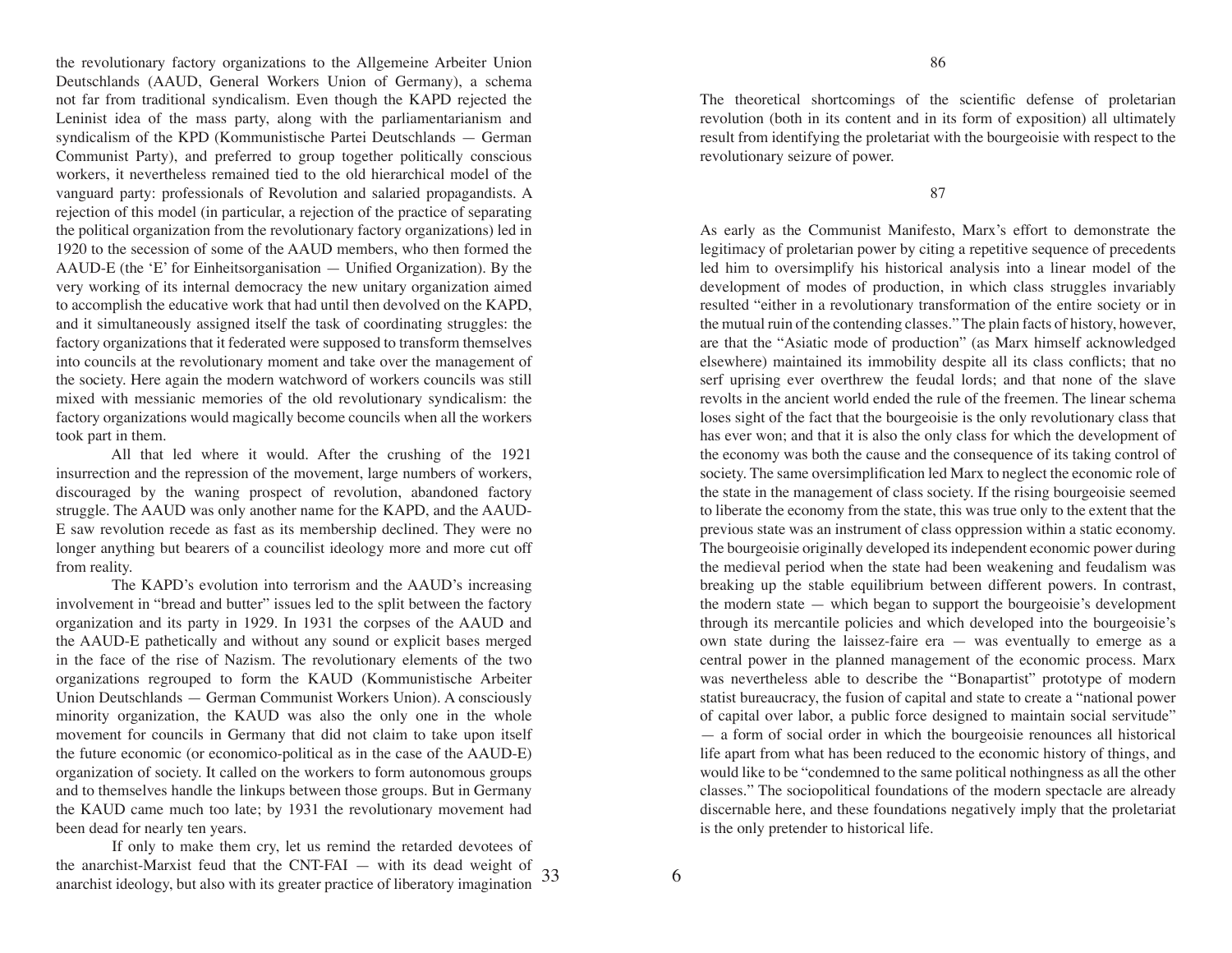The only two classes that really correspond to Marx's theory, the two pure classes that the entire analysis of Capital brings to the fore, are the bourgeoisie and the proletariat. These are also the only two revolutionary classes in history, but operating under very different conditions. The bourgeois revolution is done. The proletarian revolution is a yet-unrealized project, born on the foundation of the earlier revolution but differing from it qualitatively. If one overlooks the originality of the historical role of the bourgeoisie, one also tends to overlook the specific originality of the proletarian project, which can achieve nothing unless it carries its own banners and recognizes the "immensity of its own tasks." The bourgeoisie came to power because it was the class of the developing economy. The proletariat cannot create its own new form of power except by becoming the class of consciousness. The growth of productive forces will not in itself guarantee the emergence of such a power — not even indirectly by way of the increasing dispossession which that growth entails. Nor can a Jacobin-style seizure of the state be a means to this end. The proletariat cannot make use of any ideology designed to disguise its partial goals as general goals, because the proletariat cannot preserve any partial reality that is truly its own.

#### 89

If Marx, during a certain period of his participation in the proletarian struggle, placed too great a reliance on scientific prediction, to the point of creating the intellectual basis for the illusions of economism, it is clear that he himself did not succumb to those illusions. In a well-known letter of 7 December 1867, accompanying an article criticizing Capital which he himself had written but which he wanted Engels to present to the press as the work of an adversary, Marx clearly indicated the limits of his own science: "The author's subjective tendency (imposed on him, perhaps, by his political position and his past), namely the manner in which he views and presents the final outcome of the present movement and social process, has no connection with his actual analysis." By thus disparaging the "tendentious conclusions" of his own objective analysis, and by the irony of the "perhaps" with reference to the extrascientific choices supposedly "imposed" on him, Marx implicitly revealed the methodological key to fusing the two aspects.

#### 90

The fusion of knowledge and action must be effected within the historical struggle itself, in such a way that each depends on the other for its validation. The proletarian class is formed into a subject in its process of organizing revolutionary struggles and in its reorganization of society at the moment of revolution — this is where the practical conditions of consciousness must

terms, those who in the name of some sub-anarchist spontaneism proclaim their opposition to any form of organization, and who only reproduce the defects and confusion of the old movement — mystics of nonorganization, workers discouraged by having been mixed up with Trotskyist sects too long, students imprisoned in their impoverishment who are incapable of escaping from bolshevik organizational schemas. The situationists are obviously partisans of organization — the existence of the situationist organization testifies to that. Those who announce their agreement with our theses while crediting the SI with a vague spontaneism simply don't know how to read.

Organization is indispensable precisely because it isn't everything and doesn't enable everything to be saved or won. Contrary to what butcher Noske said (in Von Kiel bis Kapp) about the events of 6 January 1919, the masses did not fail to become "masters of Berlin on noon that day" because they had "fine talkers" instead of "determined leaders," but because the factory councils' form of autonomous organization had not yet attained a sufficient level of autonomy for them to be able to do without "determined leaders" and separate organizations to handle their linkups. The shameful example of Barcelona in May 1937 is another proof of this: the fact that arms were brought out so quickly in response to the Stalinist provocation says a lot for the Catalonian masses' immense capacities for autonomy; but the fact that the order to surrender issued by the anarchist ministers was so quickly obeyed demonstrates how much autonomy for victory they still lacked. Tomorrow again it will be the workers' degree of autonomy that will decide our fate.

The councilist organizations that will be formed will therefore not fail to recognize and appropriate, as indeed a minimum, the "Minimum Definition of Revolutionary Organizations", adopted by the 7th Conference of the SI (see Internationale Situationniste #11). Since their task will be to work toward the power of the councils, which is incompatible with any other form of power, they will be aware that a merely abstract agreement with this definition condemns them to nonexistence; this is why their real agreement will be practically demonstrated in the nonhierarchical relations within their groups or sections; in the relations between these groups and with other autonomous groups or organizations; in the development of revolutionary theory and the unitary critique of the ruling society; and in the ongoing critique of their own practice. Maintaining a unitary program and practice, they will refuse the old partitioning of the workers movement into separate organizations (i.e. parties and unions). Despite the beautiful history of the councils, all the councilist organizations of the past that have played a significant role in class struggles have accepted separation into political, economic and social sectors. One of the few old parties worth analysis, the Kommunistische Arbeiter Partei Deutschlands (KAPD, German Communist Workers Party), adopted a councilist program, but by assigning to itself as its only essential tasks propaganda and theoretical discussion — "the political education of the masses" — it left the role of federating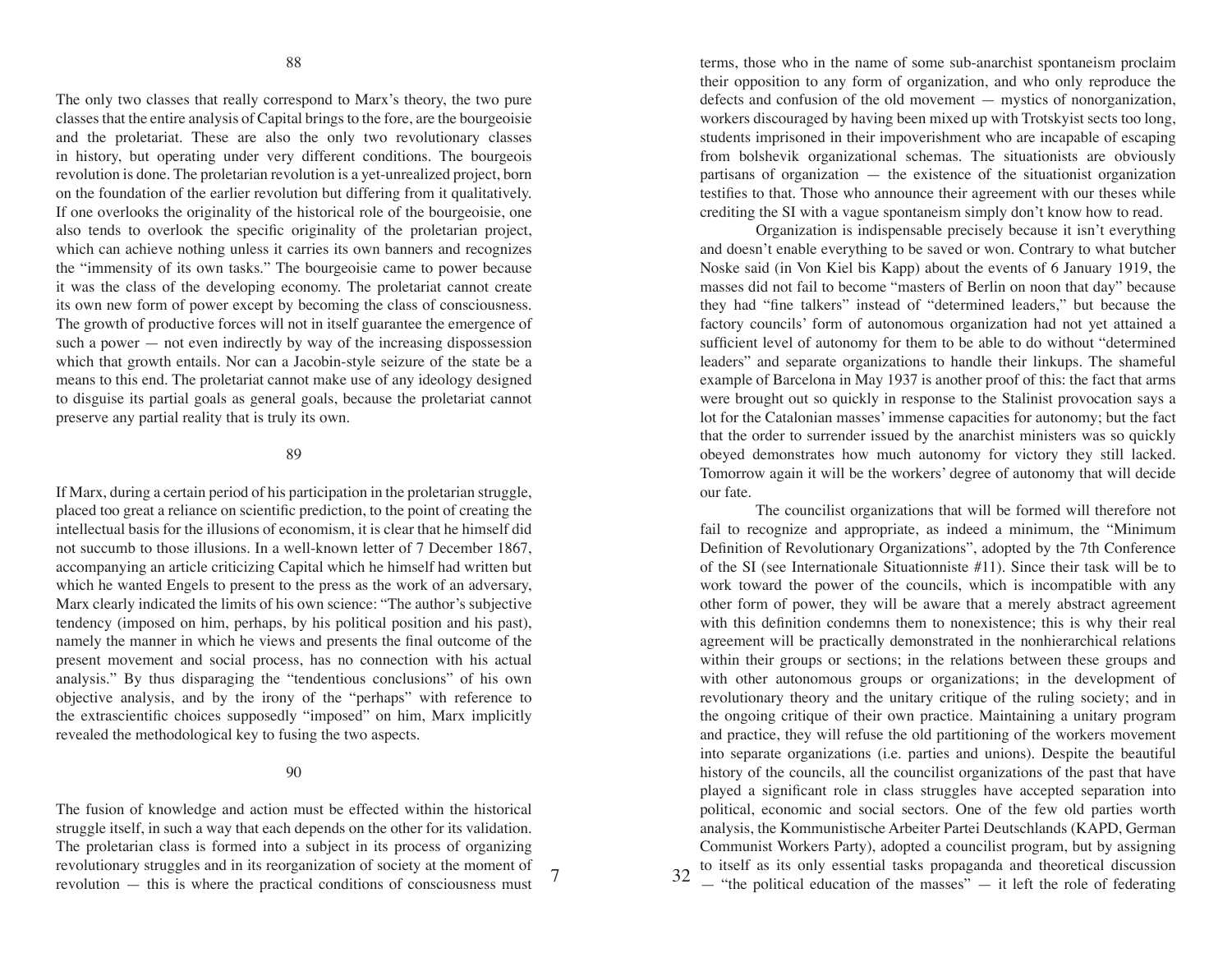guides, from being muscles are transformed into minds and wills" (Ordine Nuovo, 1919). The tune may change, but the song of councilism remains the same: Councils, Party, State. To treat the councils fragmentarily (economic power, social power, political power), as does the councilist cretinism of the Révolution Internationale group of Toulouse, is like thinking that by clenching your ass you'll only be buggered half way.

After 1918 Austro-Marxism also constructed a councilist ideology of its own, in accordance with the slow reformist evolution that it advocated. Max Adler, for example, in his book Democracy and Workers Councils, recognizes councils as instruments of workers' self-education which could end the separation between order-givers and order-takers and serve to form a homogenous people capable of implementing socialist democracy. But he also realizes that the fact that councils of workers hold some power in no way guarantees that they have a coherent revolutionary aim: for that, the worker members of the councils must explicitly want to transform the society and bring about socialism. Since Adler is a theorist of legalized dual power, that is, of an absurdity that will never be capable of lasting as it gradually approaches revolutionary consciousness and prudently prepares a revolution for later on, he inevitably overlooks the single really fundamental element of the proletariat's self-education: revolution itself. To replace this irreplaceable terrain of proletarian homogenization and this sole mode of selection for the very formation of the councils as well as for the formation of ideas and coherent modes of activity within the councils, Adler comes to the point of imagining that there is no other remedy than this incredibly moronic rule: "The right to vote in workers council elections must depend on membership in a socialist organization."

Leaving aside the social-democratic or Bolshevik ideologies about the councils, which from Berlin to Kronstadt always had a Noske or a Trotsky too many, councilist ideology itself, as manifested in past councilist organizations and in some present ones, has always had several general assemblies and imperative mandates too few. All the councils that have existed until now, with the exception of the agrarian collectives of Aragon, saw themselves as simply "democratically elected councils," even when the highest moments of their practice, when all decisions were made by sovereign general assemblies mandating revocable delegates, contradicted this limitation.

Only historical practice, through which the working class must discover and realize all its possibilities, will indicate the precise organizational forms of council power. On the other hand, it is the immediate task of revolutionaries to determine the fundamental principles of the councilist organizations that are going to arise in every country. By formulating some hypotheses and recalling the fundamental requirements of the revolutionary movement, this article — which should be followed by others — is intended to initiate a genuine and egalitarian debate. The only people who will be excluded from this debate are those who refuse to pose the problem in these

exist, conditions in which the theory of praxis is confirmed by becoming practical theory. But this crucial question of organization was virtually ignored by revolutionary theory during the period when the workers movement was first taking shape  $-$  the very period when that theory still possessed the unitary character it had inherited from historical thought (and which it had rightly vowed to develop into a unitary historical practice). Instead, the organizational question became the weakest aspect of radical theory, a confused terrain lending itself to the revival of hierarchical and statist tactics borrowed from the bourgeois revolution. The forms of organization of the workers movement that were developed on the basis of this theoretical negligence tended in turn to inhibit the maintenance of a unitary theory by breaking it up into various specialized and fragmented disciplines. This ideologically alienated theory was then no longer able to recognize the practical verifications of the unitary historical thought it had betrayed when such verifications emerged in spontaneous working-class struggles; instead, it contributed toward repressing every manifestation and memory of them. Yet those historical forms that took shape in struggle were precisely the practical terrain that was needed in order to validate the theory. They were what the theory needed, yet that need had not been formulated theoretically. The soviet, for example, was not a theoretical discovery. And the most advanced theoretical truth of the International Workingmen's Association was its own existence in practice.

91

The First International's initial successes enabled it to free itself from the confused influences of the dominant ideology that had survived within it. But the defeat and repression that it soon encountered brought to the surface a conflict between two different conceptions of proletarian revolution, each of which contained an authoritarian aspect that amounted to abandoning the conscious self-emancipation of the working class. The feud between the Marxists and the Bakuninists, which eventually became irreconcilable, actually centered on two different issues — the question of power in a future revolutionary society and the question of the organization of the current movement — and each of the adversaries reversed their position when they went from one aspect to the other. Bakunin denounced the illusion that classes could be abolished by means of an authoritarian implementation of state power, warning that this would lead to the formation of a new bureaucratic ruling class and to the dictatorship of the most knowledgeable (or of those reputed to be such). Marx, who believed that the concomitant maturation of economic contradictions and of the workers' education in democracy would reduce the role of a proletarian state to a brief phase needed to legitimize the new social relations brought into being by objective factors, denounced Bakunin and his supporters as an authoritarian conspiratorial elite who were deliberately placing themselves above the International with the harebrained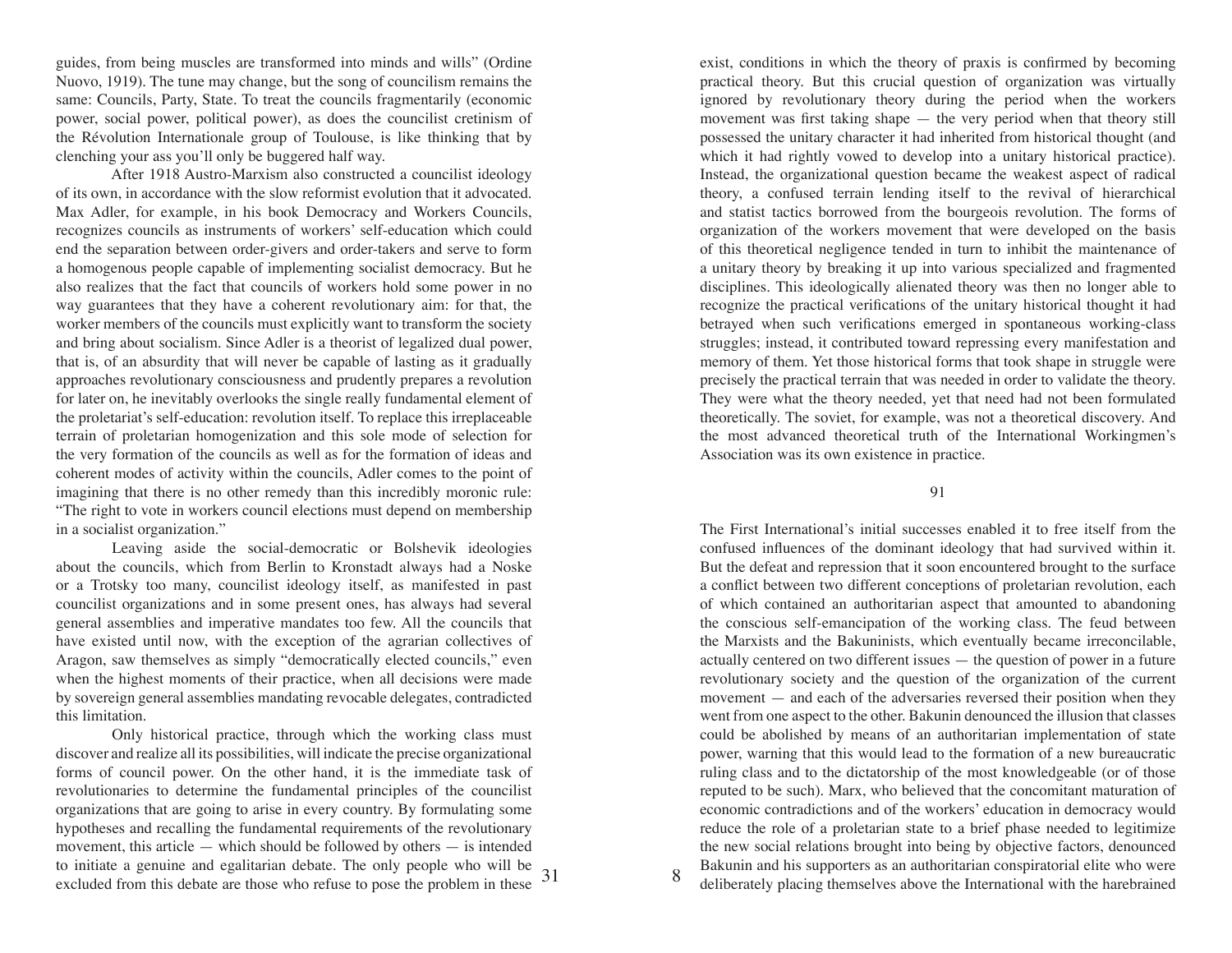scheme of imposing on society an irresponsible dictatorship of the most revolutionary (or of those who would designate themselves as such). Bakunin did in fact recruit followers on such a basis: "In the midst of the popular tempest we must be the invisible pilots guiding the revolution, not through any kind of overt power but through the collective dictatorship of our Alliance — a dictatorship without any badges or titles or official status, yet all the more powerful because it will have none of the appearances of power." Thus two ideologies of working-class revolution opposed each other, each containing a partially true critique, but each losing the unity of historical thought and setting itself up as an ideological authority. Powerful organizations such as German Social Democracy and the Iberian Anarchist Federation faithfully served one or the other of these ideologies; and everywhere the result was very different from what had been sought.

#### 92

The fact that anarchists have seen the goal of proletarian revolution as immediately present represents both the strength and the weakness of collectivist anarchist struggles (the only forms of anarchism that can be taken seriously — the pretensions of the individualist forms of anarchism have always been ludicrous). From the historical thought of modern class struggles collectivist anarchism retains only the conclusion, and its constant harping on this conclusion is accompanied by a deliberate indifference to any consideration of methods. Its critique of political struggle has thus remained abstract, while its commitment to economic struggle has been channeled toward the mirage of a definitive solution that will supposedly be achieved by a single blow on this terrain, on the day of the general strike or the insurrection. The anarchists have saddled themselves with fulfilling an ideal. Anarchism remains a merely ideological negation of the state and of class society — the very social conditions which in their turn foster separate ideologies. It is the ideology of pure freedom, an ideology that puts everything on the same level and loses any conception of the "historical evil" (the negation at work within history). This fusion of all partial demands into a single all-encompassing demand has given anarchism the merit of representing the rejection of existing conditions in the name of the whole of life rather than from the standpoint of some particular critical specialization; but the fact that this fusion has been envisaged only in the absolute, in accordance with individual whim and in advance of any practical actualization, has doomed anarchism to an all too obvious incoherence. Anarchism responds to each particular struggle by repeating and reapplying the same simple and all-embracing lesson, because this lesson has from the beginning been considered the be-all and end-all of the movement. This is reflected in Bakunin's 1873 letter of resignation from the Jura Federation: "During the past nine years the International has developed more than enough ideas to save the world, if ideas alone could save it, and I challenge anyone to come up with a new

for brains — as long ago as 9 November 1918, when the Social Democrats combated the spontaneous organization of the councils on its own ground by founding in the Vorwärts offices a "Council of the Workers and Soldiers" of Berlin" consisting of 12 loyal factory workers along with a few Social-Democratic leaders and functionaries.

Bolshevik councilism has neither Kautsky's naïveté nor Ebert's crudeness. It springs from the most radical base — "All power to the soviets" — and lands on the other side of Kronstadt. In The Immediate Tasks of the Soviet Government (April 1918) Lenin adds enzymes to Kautsky's detergent: "Even in the most democratic capitalist republics in the world, the poor never regard the bourgeois parliament as ʻtheir' institution. . . . It is the closeness of the Soviets to the ʻpeople,' to the working people, that creates the special forms of recall and other means of control from below which must now be most zealously developed. For example, the Councils of Public Education — periodic conferences of Soviet electors and their delegates convoked to discuss and control the activities of the Soviet authorities in this field  $-$  deserve our full sympathy and support. Nothing could be sillier than to transform the Soviets into something congealed and self-contained. The more resolutely we have to stand for a ruthlessly firm government, for the dictatorship of individuals in certain processes of work and in certain aspects of purely executive functions, the more varied must be the forms and methods of control from below in order to counteract the slightest hint of any potential distortion of the principles of Soviet government, in order tirelessly and repeatedly to weed out bureaucracy." For Lenin, then, the councils, like charitable institutions, should become pressure groups correcting the inevitable bureaucratization of the state's political and economic functions, respectively handled by the Party and the unions. The councils are the social component that, like Descartes soul, has to be hooked on somewhere.

Gramsci himself merely cleanses Lenin in a bath of democratic niceties: "The factory commissioners are the only true social (economic and political) representatives of the working class because they are elected under universal suffrage by all the workers in the workplace itself. At the different levels of their hierarchy, the commissioners represent the union of all the workers in various levels of production units (work gang, factory department, union of factories in an industry, union of enterprises in a city, union of production units of mechanical and agricultural industries in a district, a province, a region, the nation, the world), whose councils and system of councils represent the government and the management of society." (Article in Ordine Nuovo.) Since the councils have been reduced to economico-social fragments preparing the way for a "future Soviet republic," it goes without saying that the Party, that "Modern Prince," appears as the indispensable political mediation, as the preexisting deus ex machina taking care to ensure its future existence: "The Communist Party is the instrument and historical form of the process of internal liberation thanks to which the workers, from 30 being executants become initiators, from being masses become leaders and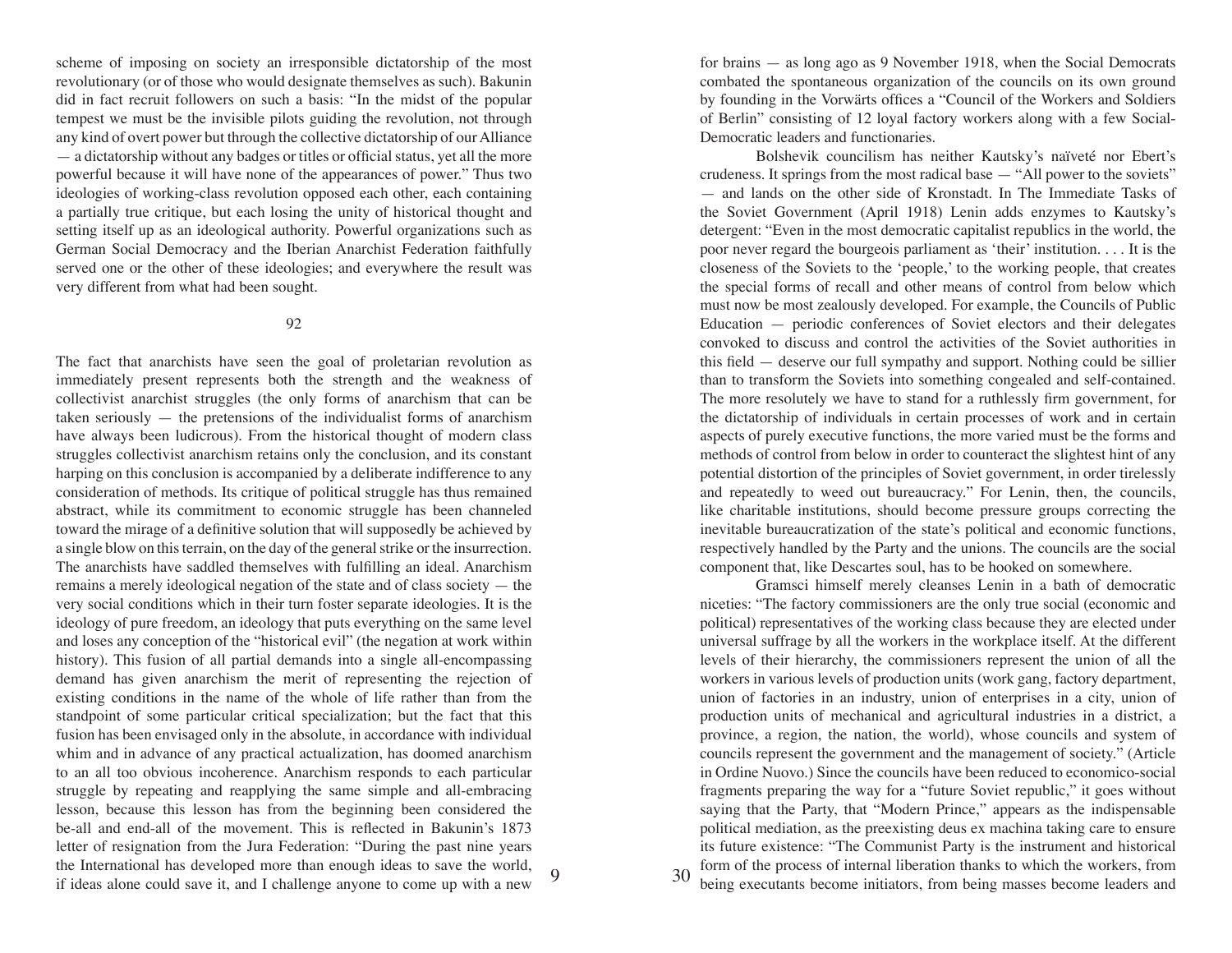true that this was during the time it was continuing the general strike despite the Russian troops' having already crushed the armed resistance. But even before the second Russian intervention the Hungarian councils had called for parliamentary elections: that is to say, they themselves were seeking to return to a dual-power situation at a time when they were in fact, in the face of the Russians, the only actual power in Hungary.

Consciousness of what the power of the councils is and must be arises from the very practice of that power. But at an impeded stage of that power it may be very different from what one or another isolated member of a council, or even an entire council, thinks. Ideology opposes the truth in acts whose field is the system of the councils; and such ideology manifests itself not only in the form of hostile ideologies, or in the form of ideologies about the councils devised by political forces that want to subjugate them, but also in the form of an ideology in favor of the power of the councils, which restrains and reifies their total theory and practice. A pure councilism will inevitably prove to be an enemy of the reality of the councils. There is a risk that such an ideology, more or less consistently formulated, will be borne by revolutionary organizations that are in principle in favor of the power of the councils. This power, which is itself the organization of revolutionary society and whose coherence is objectively determined by the practical necessities of thishistorical task grasped as a whole, can in no case escape the practical problem posed by specialist organizations which, whether enemies of the councils or more or less genuinely in favor of them, will inevitably interfere in their functioning. The masses organized in councils must be aware of this problem and overcome it. This is where councilist theory and the existence of authentically councilist organizations have a great importance. In them already appear certain essential points that will be at stake in the councils and in their own interaction with the councils.

All revolutionary history shows the part played in the failure of the councils by the emergence of a councilist ideology. The ease with which the spontaneous organization of the proletariat in struggle wins its first victories is often the prelude to a second phase in which counterrevolution works from the inside, in which the movement lets go of its reality in order to pursue the illusion that amounts to its defeat. Councilism is the artificial respiration that revives the old world.

Social democrats and Bolsheviks are in agreement in wishing to see in the councils only an auxiliary body of the party and the state. In 1902 Kautsky, worried because the unions were becoming discredited in the eyes of the workers, wanted workers in certain branches of industry to elect "delegates who would form a sort of parliament designed to regulate their work and keep watch over the bureaucratic administration" (The Social Revolution). The idea of a hierarchized system of workers' representation culminating in a parliament was to be implemented most convincingly by Ebert, Noske and Scheidemann. The way this type of councilism treats the councils was definitively demonstrated — for anyone who doesn't have shit  $29$  10

one. It's no longer the time for ideas, it's time for actions." This perspective undoubtedly retains proletarian historical thought's recognition that ideas must be put into practice, but it abandons the historical terrain by assuming that the appropriate forms for this transition to practice have already been discovered and will never change.

#### 93

The anarchists, who explicitly distinguish themselves from the rest of the workers movement by their ideological conviction, reproduce this separation of competencies within their own ranks by providing a terrain that facilitates the informal domination of each particular anarchist organization by propagandists and defenders of their ideology, specialists whose mediocre intellectual activity is largely limited to the constant regurgitation of a few eternal truths. The anarchists' ideological reverence for unanimous decisionmaking has ended up paving the way for uncontrolled manipulation of their own organizations by specialists in freedom; and revolutionary anarchism expects the same type of unanimity, obtained by the same means, from the masses once they have been liberated. Furthermore, the anarchists' refusal to take into account the great differences between the conditions of a minority banded together in present-day struggles and of a postrevolutionary society of free individuals has repeatedly led to the isolation of anarchists when the moment for collective decisionmaking actually arrives, as is shown by the countless anarchist insurrections in Spain that were contained and crushed at a local level.

94

The illusion more or less explicitly maintained by genuine anarchism is its constant belief that a revolution is just around the corner, and that the instantaneous accomplishment of this revolution will demonstrate the truth of anarchist ideology and of the form of practical organization that has developed in accordance with that ideology. In 1936 anarchism did indeed initiate a social revolution, a revolution that was the most advanced expression of proletarian power ever realized. But even in that case it should be noted that the general uprising began as a merely defensive reaction to the army's attempted coup. Furthermore, inasmuch as the revolution was not carried to completion during its opening days (because Franco controlled half the country and was being strongly supported from abroad, because the rest of the international proletarian movement had already been defeated, and because the anti-Franco camp included various bourgeois forces and statist working-class parties), the organized anarchist movement proved incapable of extending the revolution's partial victories, or even of defending them. Its recognized leaders became government ministers, hostages to a bourgeois state that was destroying the revolution even as it proceeded to lose the civil war.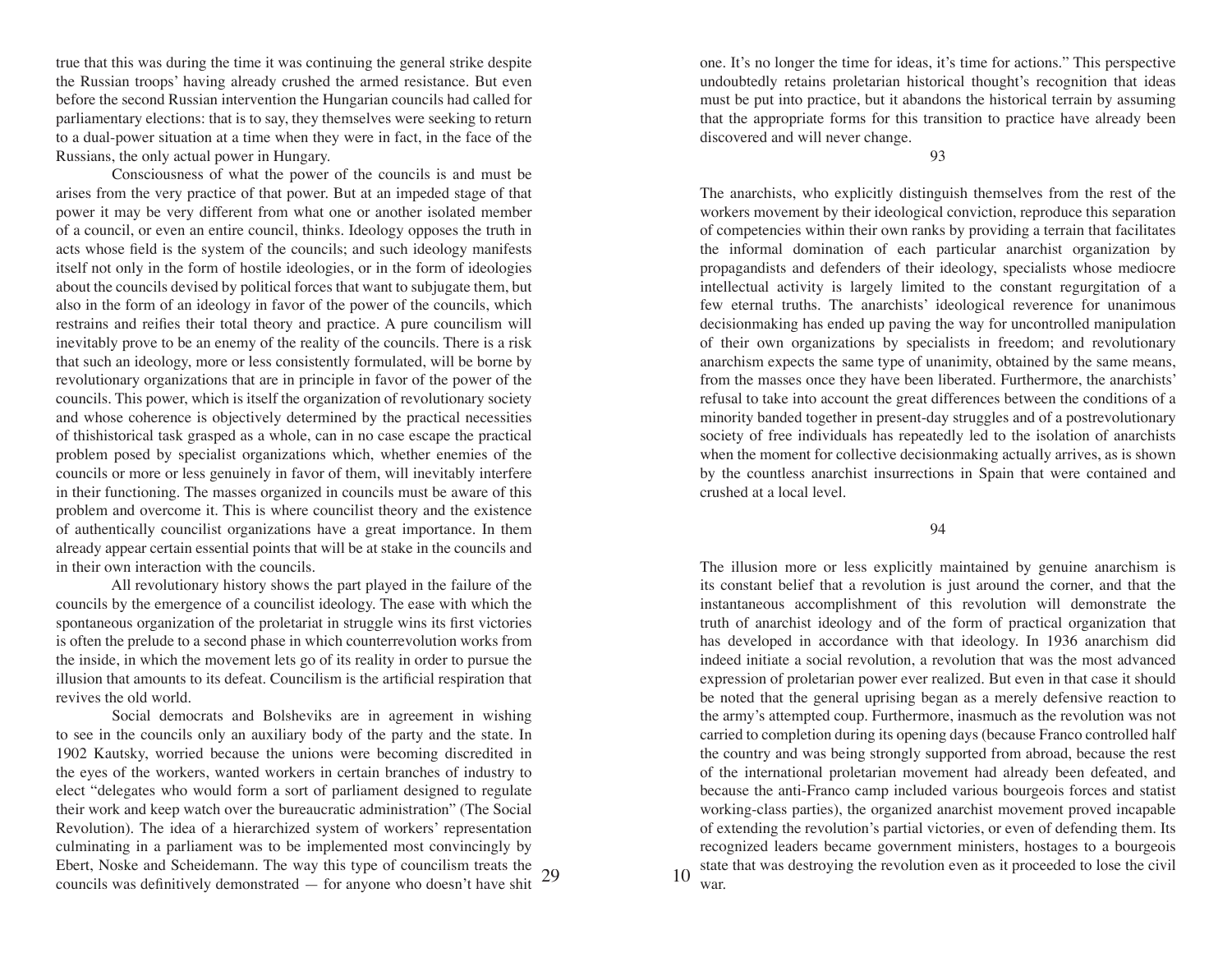The "orthodox Marxism" of the Second International is the scientific ideology of socialist revolution, an ideology which identifies its whole truth with objective economic processes and with the progressive recognition of the inevitability of those processes by a working class educated by the organization. This ideology revives the faith in pedagogical demonstration that was found among the utopian socialists, combining that faith with a contemplative invocation of the course of history; but it has lost both the Hegelian dimension of total history and the static image of totality presented by the utopians (most richly by Fourier). This type of scientific attitude, which can do nothing more than resurrect the traditional dilemmas between symmetrical ethical choices, is at the root of Hilferding's absurd conclusion that recognizing the inevitability of socialism "gives no indication as to what practical attitude should be adopted. For it is one thing to recognize that something is inevitable, and quite another to put oneself in the service of that inevitability" (Finanzkapital). Those who failed to realize that for Marx and for the revolutionary proletariat unitary historical thought was in no way distinct from a practical attitude to be adopted generally ended up becoming victims of the practice they did adopt.

#### 96

The ideology of the social-democratic organizations put those organizations under the control of the professors who were educating the working class, and their organizational forms corresponded to this type of passive apprenticeship. The participation of the socialists of the Second International in political and economic struggles was admittedly concrete, but it was profoundly uncritical. It was a manifestly reformist practice carried on in the name of an illusory revolutionism. This ideology of revolution inevitably foundered on the very successes of those who proclaimed it. The elevation of socialist journalists and parliamentary representatives above the rest of the movement encouraged them to become habituated to a bourgeois lifestyle (most of them had in any case been recruited from the bourgeois intelligentsia). And even industrial workers who had been recruited out of struggles in the factories were transformed by the trade-union bureaucracy into brokers of laborpower, whose task was to make sure that that commodity was sold at a "fair" price. For the activity of all these people to have retained any appearance of being revolutionary, capitalism would have had to have turned out to be conveniently incapable of tolerating this economic reformism, despite the fact that it had no trouble tolerating the legalistic political expressions of the same reformism. The social democrats' scientific ideology confidently affirmed that capitalism could not tolerate these economic antagonisms; but history repeatedly proved them wrong.

refused to print the appeal of the Turin socialist section (see Masini, op. cit.). The strike, which would clearly have made possible a victorious insurrection in the whole country, was vanquished on April 24. What happened next is well known. (1)

In spite of certain remarkably advanced features of this rarely mentioned experience (numerous leftists are under the mistaken impression that factory occupations took place for the first time in France in 1936), it should be noted that it contains serious ambiguities, even among its partisans and theorists. Gramsci wrote in Ordine Nuovo (second year, #4): "We see the factory council as the historic beginning of a process that must ultimately lead to the foundation of the workers' state." For their part, the councilist anarchists were sparing in their criticism of labor unionism and claimed that the councils would give it a renewed impetus.

However, the manifesto launched by the Turin councilists on 27 March 1920, "To the Workers and Peasants of All Italy," calling for a general congress of the councils (which never took place), formulates some essential points of the council program: "The struggle for conquest must be fought with arms of conquest, and no longer only with those of defense (SI note: this is aimed at the unions, which the manifesto describes elsewhere as "organisms of resistance . . . crystallized into a bureaucratic form"). A new organization must be developed as a direct antagonist of the organs of the bosses' government; for that task it must spring up spontaneously in the workplace and unite all the workers, because all of them, as producers, are subjected to an authority that is alien (estranea) to them, and must liberate themselves from it. . . . This is the beginning of freedom for you: the beginning of a social formation that by rapidly and universally extending itself will put you in a position to eliminate the exploiter and the middleman from the economic field and to become yourselves the masters  $-$  the masters of your machines, of your work, and of your life . . . "

The majority of the Workers and Soldiers Councils in the Germany of 1918-1919 were more crudely dominated by the Social-Democratic bureaucracy or were victims or its maneuvers. They tolerated Ebert's "socialist" government, whose main support came from the General Staff and the Freikorps. The "Hamburg seven points" (calling for the immediate dissolution of the old Army), presented by Dorrenbach and passed with a large majority by the Congress of Soldiers Councils that opened December 16 in Berlin, were not implemented by the "People's Commissars." The councils tolerated this defiance, and the legislative elections that had been quickly set for January 19; then they tolerated the attack launched against Dorrenbach's sailors; finally, they tolerated the crushing of the Spartakist insurrection on the very eve of those elections. In 1956 the Central Workers Council of Greater Budapest, constituted on November 14 and declaring itself determined to defend socialism, demanded "the withdrawal of all political parties from the factories" while at the same time pronouncing itself 28 in favor of Nagy's return to power and free elections within a short time. It is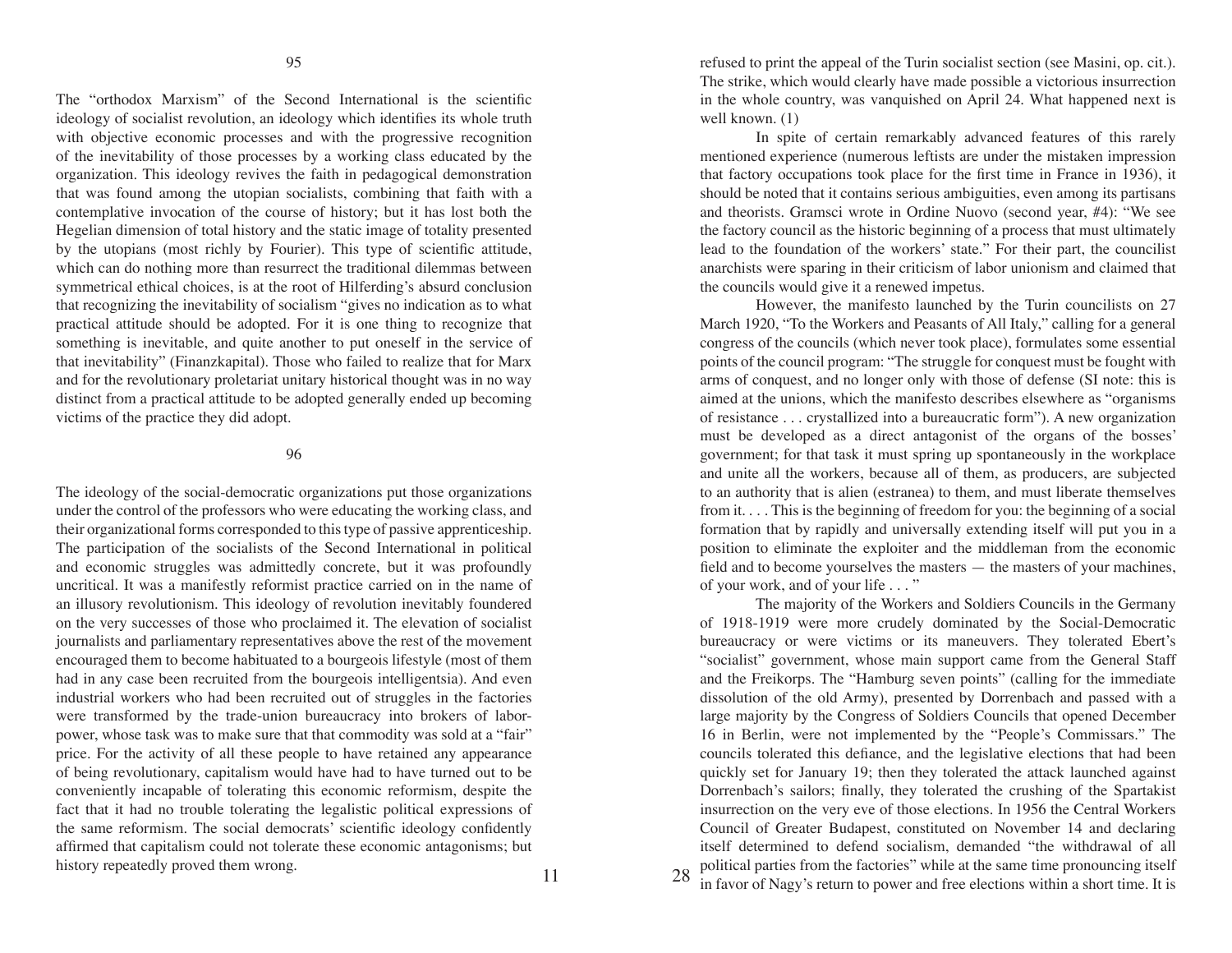the ordinary workers, who for the most part themselves belonged to one or another socialist fraction. Trotsky seems to be quite unjustified in writing that "one of the two social-democratic organizations in St. Petersburg took the initiative of creating an autonomous revolutionary workers' administration" (moreover, the "one of the two" organizations that did at least immediately recognize the significance of this workers' initiative was the Mensheviks, not the Bolsheviks). But the general strike of October 1905 in fact originated first of all in Moscow on September 19, when the typographers of the Sytine printing works went on strike, notably because they wanted punctuation marks to be counted among the 1000 characters that constituted their unit of payment. Fifty printing works followed them out, and on September 25 the Moscow printers formed a council. On October 3 "the assembly of workers' deputies from the printers, mechanics, carpenters, tobacco workers and other guilds adopted the resolution to set up a general council (soviet) of Moscow workers" (Trotsky, op. cit.). It can thus be seen that this form appeared spontaneously at the beginning of the strike movement. And this movement, which began to fall back in the next few days, was to surge forward again up to the great historic crisis when on October 7 the railroad workers, beginning in Moscow, spontaneously began to stop the railway traffic.

The council movement in Turin of March-April 1920 originated among the highly concentrated proletariat of the Fiat factories. During August and September 1919 new elections for an "internal commission" (a sort of collaborationist factory committee set up by a collective convention in 1906 for the purpose of better integrating the workers) suddenly provided the opportunity, amid the social crisis that was then sweeping Italy, for a complete transformation of the role of these "commissioners." They began to federate among themselves as direct representatives of the workers. By October 30,000 workers were represented at an assembly of "executive committees of factory councils," which resembled more an assembly of shop stewards (with one commissioner elected by each workshop) than an organization of councils in the strict sense. But the example nevertheless acted as a catalyst and the movement radicalized, supported by a fraction of the Socialist Party (including Gramsci) that was in the majority in Turin and by the Piedmont anarchists (see Pier Carlo Masini's pamphlet, Anarchici e comunisti nel movimento dei Consigli a Torino). The movement was resisted by the majority of the Socialist Party and by the unions. On 15 March 1920 the councils began a strike combined with occupation of the factories and resumed production under their own control. By April 14 the strike was general in Piedmont; in the following days it spread through much of northern Italy, particularly among the dockers and railroad workers. The government had to use warships to land troops at Genoa to march on Turin. While the councilist program was later to be approved by the Congress of the Italian Anarchist Union when it met at Bologna on July 1, the Socialist Party and the unions succeeded in sabotaging the strike by keeping it isolated: when Turin was besieged by 20,000 soldiers and police, the party newspaper Avanti

Bernstein, the social democrat least attached to political ideology and most openly attached to the methodology of bourgeois science, was honest enough to point out this contradiction (a contradiction which had also been implied by the reformist movement of the English workers, who never bothered to invoke any revolutionary ideology). But it was historical development itself which ultimately provided the definitive demonstration. Although full of illusions in other regards, Bernstein had denied that a crisis of capitalist production would miraculously force the hand of the socialists, who wanted to inherit the revolution only by way of this orthodox sequence of events. The profound social upheaval touched off by World War I, though it led to a widespread awakening of radical consciousness, twice demonstrated that the social-democratic hierarchy had failed to provide the German workers with a revolutionary education capable of turning them into theorists: first, when the overwhelming majority of the party rallied to the imperialist war; then, following the German defeat, when the party crushed the Spartakist revolutionaries. The ex-worker Ebert, who had become one of the socialdemocratic leaders, apparently still believed in sin since he admitted that he hated revolution "like sin." And he proved himself a fitting precursor of the socialist representation that was soon to emerge as the mortal enemy of the proletariat in Russia and elsewhere, when he accurately summed up the essence of this new form of alienation: "Socialism means working a lot."

98

As a Marxist thinker, Lenin was simply a faithful and consistent Kautskyist who applied the revolutionary ideology of "orthodox Marxism" within the conditions existing in Russia, conditions which did not lend themselves to the reformist practice carried on elsewhere by the Second International. In the Russian context, the Bolshevik practice of directing the proletariat from outside, by means of a disciplined underground party under the control of intellectuals who had become "professional revolutionaries," became a new profession — a profession which refused to come to terms with any of the professional ruling strata of capitalist society (the Czarist political regime was in any case incapable of offering any opportunities for such compromise, which depends on an advanced stage of bourgeois power). As a result of this intransigence, the Bolsheviks ended up becoming the sole practitioners of the profession of totalitarian social domination.

99

With the war and the collapse of international social democracy in the face of that war, the authoritarian ideological radicalism of the Bolsheviks was able to spread its influence all over the world. The bloody end of the democratic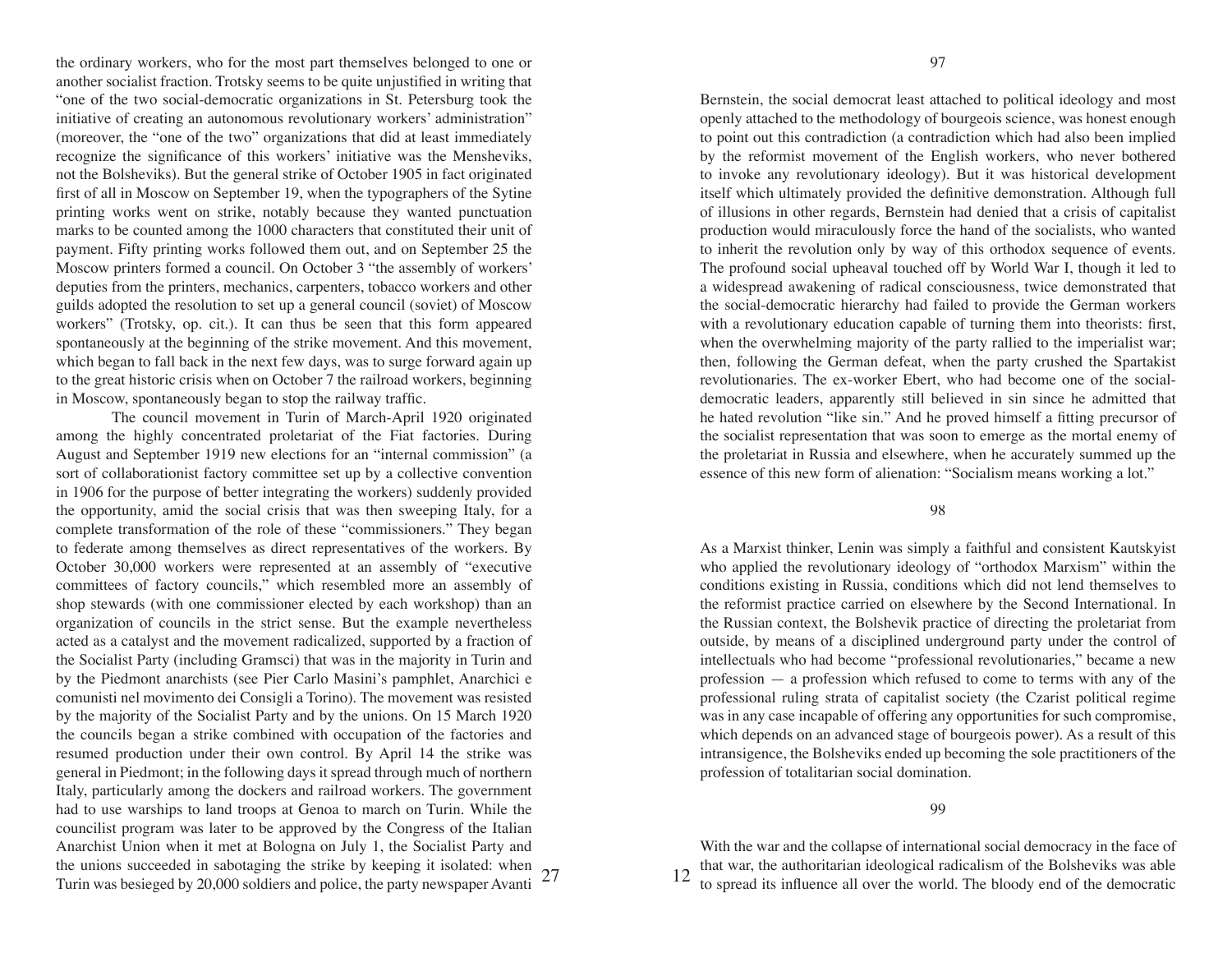illusions of the workers movement transformed the entire world into a Russia, and Bolshevism, reigning over the first revolutionary breakthrough engendered by this period of crisis, offered its hierarchical and ideological model to the proletariat of all countries, urging them to adopt it in order to "speak Russian" to their own ruling classes. Lenin did not reproach the Marxism of the Second International for being a revolutionary ideology, but for ceasing to be a revolutionary ideology.

#### 100

The historical moment when Bolshevism triumphed for itself in Russia and social democracy fought victoriously for the old world marks the inauguration of the state of affairs that is at the heart of the modern spectacle's domination: the representation of the working class has become an enemy of the working class.

#### 101

"In all previous revolutions," wrote Rosa Luxemburg in Die Rote Fahne of 21 December 1918, "the combatants faced each other openly and directly — class against class, program against program. In the present revolution, the troops protecting the old order are not fighting under the insignia of the ruling class, but under the banner of a ʻsocial-democratic party.' If the central question of revolution was posed openly and honestly — Capitalism or socialism? — the great mass of the proletariat would today have no doubts or hesitations." Thus, a few days before its destruction, the radical current of the German proletariat discovered the secret of the new conditions engendered by the whole process that had gone before (a development to which the representation of the working class had greatly contributed): the spectacular organization of the ruling order's defense, the social reign of appearances where no "central question" can any longer be posed "openly and honestly." The revolutionary representation of the proletariat had at this stage become both the primary cause and the central result of the general falsification of society.

#### 102

The organization of the proletariat in accordance with the Bolshevik model resulted from the backwardness of Russia and from the abandonment of revolutionary struggle by the workers movements of the advanced countries. These same backward conditions also tended to foster the counterrevolutionary aspects which that form of organization had unconsciously contained from its inception. The repeated failure of the mass of the European workers movement to take advantage of the golden opportunities of the 1918-1920 period (a failure which included the violent

naturally waged against it by the ruling class. The purpose of the council form is the practical unification of proletarians in the process of appropriating the material and intellectual means of changing all existing conditions and making themselves the masters of their own history. It can and must be the organization in acts of historical consciousness. But in fact it has nowhere yet succeeded in overcoming the separation embodied in specialized political organizations and in the forms of ideological false consciousness that they produce and defend. Moreover, although it is quite natural that the councils that have been major agents of revolutionary situations have generally been councils of delegates, since it is such councils which coordinate and federate the decisions of local councils, it nevertheless appears that the general assemblies of the rank and file have almost always been considered as mere assemblies of electors, so that the first level of the "council" is situated above them. Here already lies an element of separation, which can only be surmounted by treating local general assemblies of all the proletarians in revolution as the ultimate, fundamental councils, from which any delegation must derive its power.

Leaving aside the precouncilist features of the Paris Commune that so enthused Marx ("the finally discovered political form through which the economic emancipation of labor can be realized") — features which, moreover, can be seen more in the organization of the Central Committee of the National Guard, which was composed of delegates of the Parisian proletariat in arms, than in the elected Commune — the famous St. Petersburg "Council of Workers' Deputies" was the first fledgling manifestation of an organization of the proletariat in a revolutionary situation. According to the figures given by Trotsky in his book 1905, 200,000 workers sent their delegates to the St. Petersburg Soviet; but its influence extended far beyond its immediate area, with many other councils in Russia drawing inspiration from its deliberations and decisions. It directly grouped the workers from more than 150 enterprises, besides welcoming representatives from 16 unions that had rallied to it. Its first nucleus was formed on October 13; by the 17th the soviet had established an Executive Committee over itself which Trotsky says "served it as a ministry." Out of a total of 562 delegates, the Executive Committee comprised only 31 members, of which 22 were actually workers delegated by the entirety of the workers in their enterprises and 9 represented three revolutionary parties (Mensheviks, Bolsheviks and Social Revolutionaries); however, "the representatives of the parties had only consultative status and were not entitled to vote." Although the rank-and-file assemblies were presumably faithfully represented by their revocable delegates, it is clear that those delegates had abdicated a large part of their power, in a very parliamentary way, into the hands of an Executive Committee in which the "technical advisors" from the political parties had an enormous influence.

How did this soviet originate? It seems that this form of 26 organization was discovered by certain politically aware elements among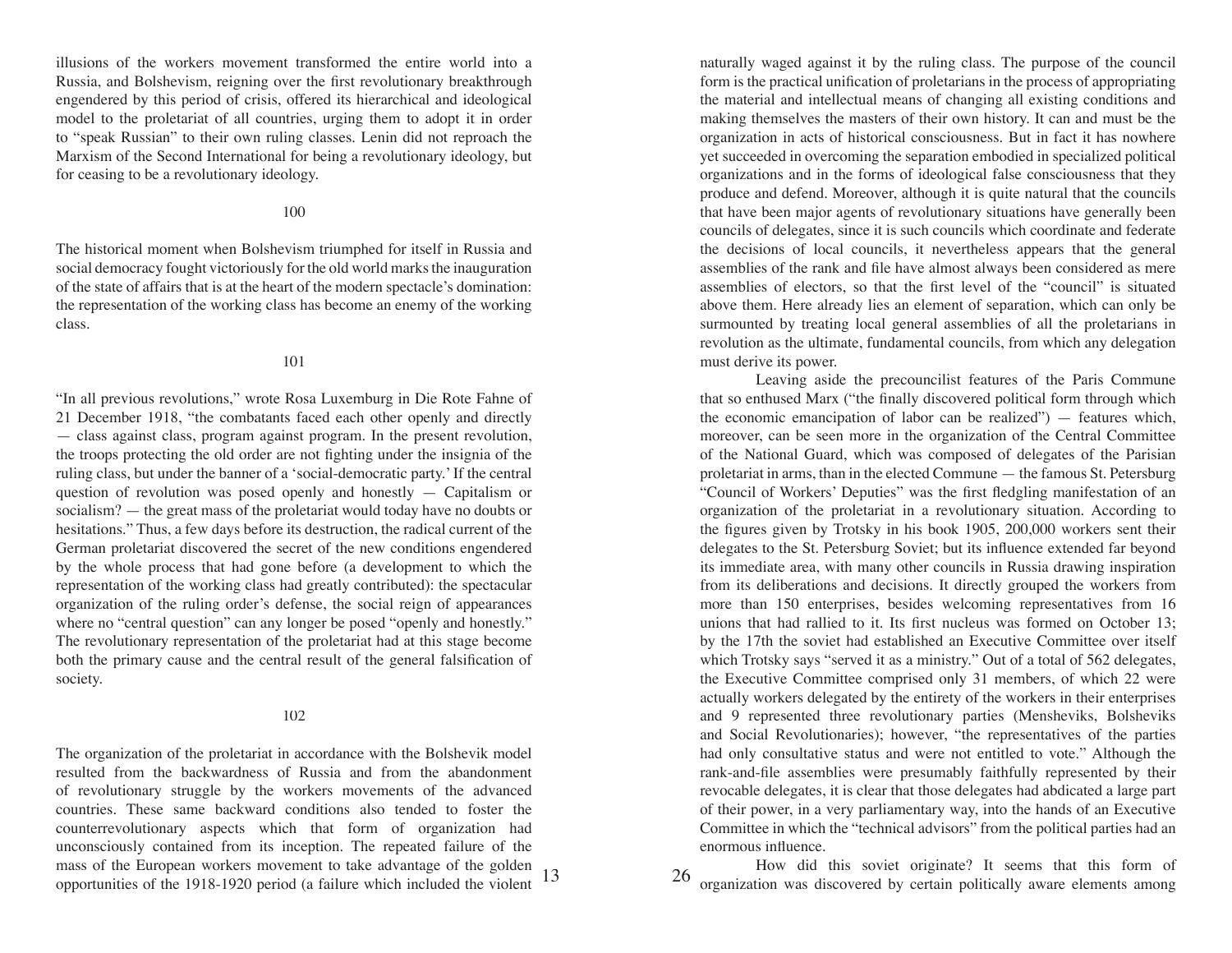## **Preliminaries on Councils and Councilist Organization**

by René Riesel (1969)

*"The Workers and Peasants Government has decreed that Kronstadt and the rebelling ships must immediately submit to the authority of the Soviet Republic. I therefore order all who have revolted against the socialist fatherland to lay down their arms at once. Recalcitrants should be disarmed and turned over to the Soviet authorities. The commissars and other members of the government who have been arrested must be liberated at once. Only those who surrender unconditionally can expect mercy from the Soviet Republic. I am simultaneously giving orders to prepare for the suppression of the rebellion and the subjugation of the sailors by armed force. All responsibility for the harm that may be suffered by the peaceful population will rest entirely on the heads of the White Guard mutineers. This warning is final.*"

—Trotsky, Kamenev, Ultimatum to Kronstadt

*"We have only one answer to all that: All power to the soviets! Take your hands off them — your hands that are red with the blood of the martyrs of freedom who fought the White Guards, the landowners and the bourgeoisie!"* 

—Kronstadt Izvestia #6

During the fifty years since the Leninists reduced communism to electrification, since the Bolshevik counterrevolution erected the Soviet State over the dead body of the power of the soviets, and since "soviet" ceased to mean council, revolutions have continued to fling the Kronstadt demand in the face of the rulers of the Kremlin: "All power to the soviets and not to the parties." The remarkable persistence of the real tendency toward workers councils throughout this half-century of efforts and repeated suppressions of the modern proletarian movement now imposes the councils on the new revolutionary current as the sole form of antistate dictatorship of the proletariat, as the sole tribunal that will be able to pass judgment on the old world and carry out the sentence itself.

The essence of the councils must be more precisely delineated, not only by refuting the gross falsifications propagated by social democracy, the Russian bureaucracy, Titoism and even Ben-Bellaism, but above all by recognizing the insufficiencies in the fledgling practical experiences of the power of the councils that have briefly appeared so far; as well, of course, as the insufficiencies in councilist revolutionaries' very conceptions. The council's ultimate tendency appears negatively in the limits and illusions which have marked its first manifestations and which have caused its defeat  $25$ quite as much as has the immediate and uncompromising struggle that is

destruction of its own radical minority) favored the consolidation of the Bolshevik development and enabled that fraudulent outcome to present itself to the world as the only possible proletarian solution. By seizing a state monopoly as sole representative and defender of working-class power, the Bolshevik Party justified itself and became what it already was: the party of the owners of the proletariat, owners who essentially eliminated earlier forms of property.

#### 103

For twenty years the various tendencies of Russian social democracy had engaged in an unresolved debate over all the conditions that might bear on the overthrow of Czarism — the weakness of the bourgeoisie; the preponderance of the peasant majority; and the potentially decisive role of a proletariat which was concentrated and combative but which constituted only a small minority of the population. This debate was eventually resolved in practice by a factor that had not figured in any of the hypotheses: a revolutionary bureaucracy that placed itself at the head of the proletariat, seized state power, and proceeded to impose a new form of class domination. A strictly bourgeois revolution had been impossible; talk of a "democratic dictatorship of workers and peasants" was meaningless verbiage; and the proletarian power of the soviets could not simultaneously maintain itself against the class of small landowners, against the national and international White reaction, and against its own representation which had become externalized and alienated in the form of a working-class party that maintained total control over the state, the economy, the means of expression, and soon even over people's thoughts. Trotsky's and Parvus's theory of permanent revolution, which Lenin adopted in April 1917, was the only theory that proved true for countries with underdeveloped bourgeoisies; but even there it became true only after the unknown factor of bureaucratic class power came into the picture. In the numerous arguments within the Bolshevik leadership, Lenin was the most consistent advocate of concentrating dictatorial power in the hands of this supreme ideological representation. Lenin was right every time in the sense that he invariably supported the solution implied by earlier choices of the minority that now exercised absolute power: the democracy that was kept from peasants by means of the state would have to be kept from workers as well, which led to denying it to Communist union leaders and to party members in general, and finally to the highest ranks of the party hierarchy. At the Tenth Congress, as the Kronstadt soviet was being crushed by arms and buried under a barrage of slander, Lenin attacked the radical bureaucrats who had formed a "Workers' Opposition" faction with the following ultimatum, the logic of which Stalin would later extend to an absolute division of the world: "You can stand here with us, or against us out there with a gun in your hand, but not within some opposition. . . . We've had enough opposition."

25 14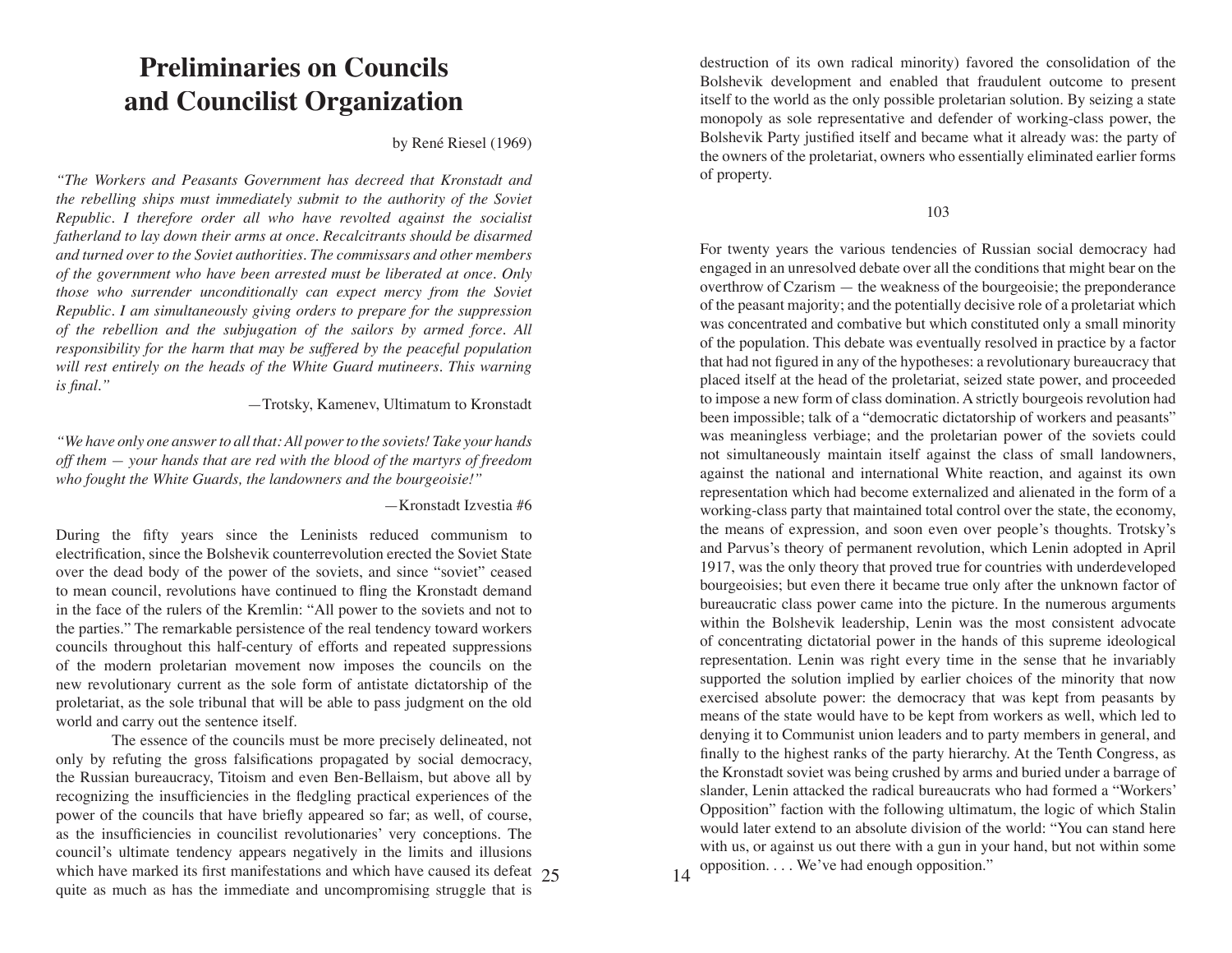After Kronstadt, the bureaucracy consolidated its power as sole owner of a system of state capitalism — internally by means of a temporary alliance with the peasantry (the "New Economic Policy") and externally by using the workers regimented into the bureaucratic parties of the Third International as a backup force for Russian diplomacy, sabotaging the entire revolutionary movement and supporting bourgeois governments whose support it in turn hoped to secure in the sphere of international politics (the Kuomintang regime in the China of 1925-27, the Popular Fronts in Spain and France, etc.). The Russian bureaucracy then carried this consolidation of power to the next stage by subjecting the peasantry to a reign of terror, implementing the most brutal primitive accumulation of capital in history. The industrialization of the Stalin era revealed the bureaucracy's ultimate function: continuing the reign of the economy by preserving the essence of market society: commodified labor. It also demonstrated the independence of the economy: the economy has come to dominate society so completely that it has proved capable of recreating the class domination it needs for its own continued operation; that is, the bourgeoisie has created an independent power that is capable of maintaining itself even without a bourgeoisie. The totalitarian bureaucracy was not "the last owning class in history" in Bruno Rizzi's sense; it was merely a substitute ruling class for the commodity economy. A tottering capitalist property system was replaced by a cruder version of itself  $-$  simplified, less diversified, and concentrated as the collective property of the bureaucratic class. This underdeveloped type of ruling class is also a reflection of economic underdevelopment, and it has no agenda beyond overcoming this underdevelopment in certain regions of the world. The hierarchical and statist framework for this crude remake of the capitalist ruling class was provided by the working-class party, which was itself modeled on the hierarchical separations of bourgeois organizations. As Ante Ciliga noted while in one of Stalin's prisons, "Technical questions of organization turned out to be social questions" (Lenin and the Revolution).

105

Leninism was the highest voluntaristic expression of revolutionary ideology; it was a coherence of the separate, governing a reality that resisted it. With the advent of Stalinism, revolutionary ideology returned to its fundamental incoherence. At that point, ideology was no longer a weapon, it had become an end in itself. But a lie that can no longer be challenged becomes insane. The totalitarian ideological pronouncement obliterates reality as well as purpose; nothing exists but what it says exists. Although this crude form of the spectacle has been confined to certain underdeveloped regions, it has nevertheless played an essential role in the spectacle's global development. This particular materialization of ideology did not transform the world

social life while refusing to compromise with any form of separate power anywhere in the world. In the organization's struggle with class society, the combattants themselves are the fundamental weapons: a revolutionary organization must thus see to it that the dominant society's conditions of separation and hierarchy are not reproduced within itself. It must constantly struggle against its deformation by the ruling spectacle. The only limit to participation in its total democracy is that each of its members must have recognized and appropriated the coherence of the organization's critique — a coherence that must be demonstrated both in the critical theory as such and in the relation between that theory and practical activity.

122

As capitalism's ever-intensifying imposition of alienation at all levels makes it increasingly hard for workers to recognize and name their own impoverishment, putting them in the position of having to reject that impoverishment in its totality or not at all, revolutionary organization has had to learn that it can no longer combat alienation by means of alienated forms of struggle.

123

Proletarian revolution depends entirely on the condition that, for the first time, theory as understanding of human practice be recognized and lived by the masses. It requires that workers become dialecticians and put their thought into practice. It thus demands of its "people without qualities" more than the bourgeois revolution demanded of the qualified individuals it delegated to carry out its tasks (because the partial ideological consciousness created by a segment of the bourgeois class was based on the economy, that central part of social life in which that class was already in power). The development of class society to the stage of the spectacular organization of nonlife is thus leading the revolutionary project to become visibly what it has always been in essence.

#### 124

Revolutionary theory is now the enemy of all revolutionary ideology, and it knows it.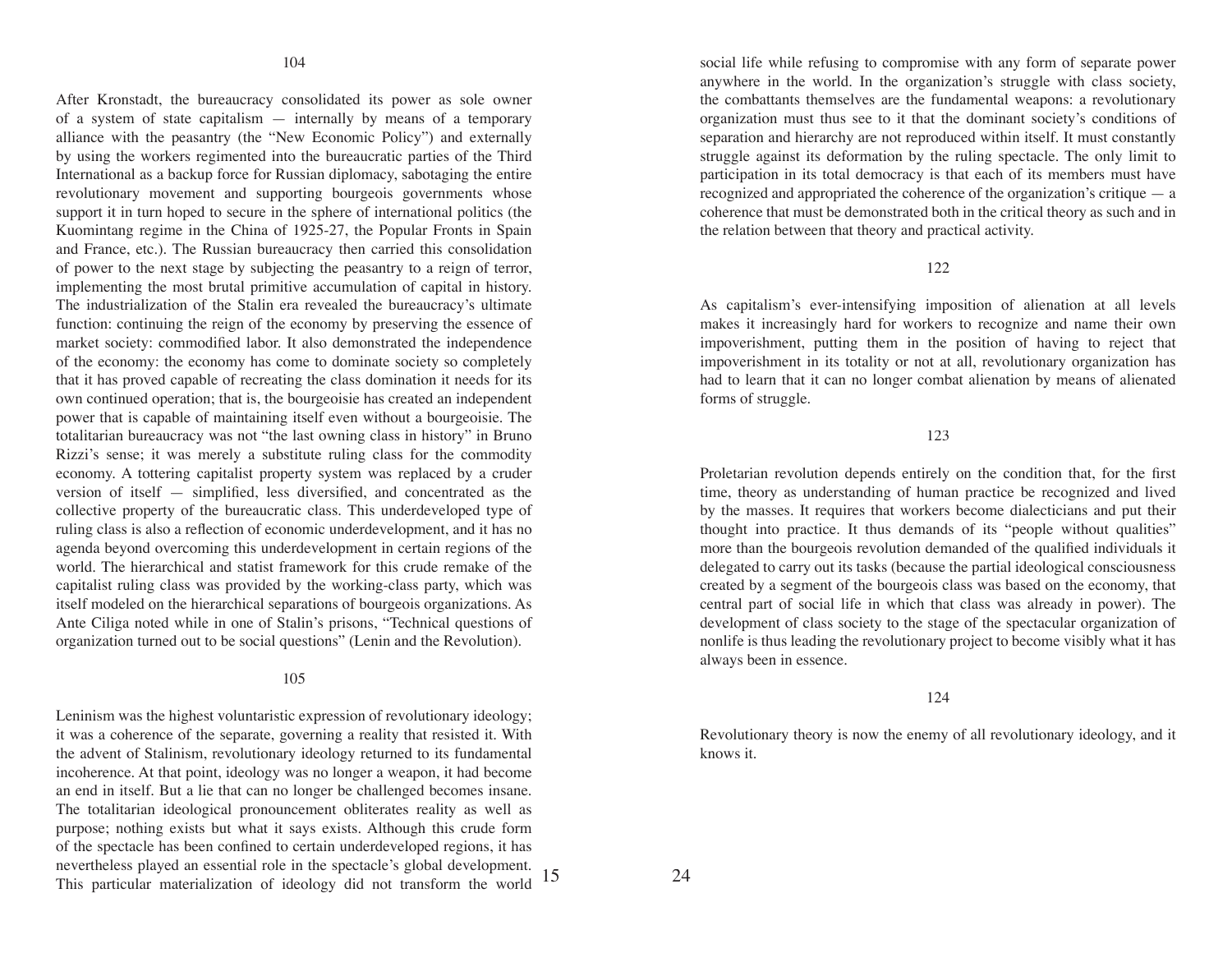equal to the practical organization they have chosen for themselves because this consciousness has become inseparable from coherent intervention in history.

117

With the power of the councils — a power that must internationally supplant all other forms of power — the proletarian movement becomes its own product. This product is nothing other than the producers themselves, whose goal has become nothing other than their own fulfillment. Only in this way can the spectacle's negation of life be negated in its turn.

#### 118

The appearance of workers councils during the first quarter of this century was the most advanced expression of the old proletarian movement, but it went unnoticed, except in travestied forms, because it was repressed and destroyed along with all the rest of the movement. Now, from the vantage point of the new stage of proletarian critique, the councils can be seen in their true light as the only undefeated aspect of a defeated movement. The historical consciousness that recognizes that the councils are the only terrain in which it can thrive can now see that they are no longer at the periphery of a movement that is subsiding, but at the center of a movement that is rising.

#### 119

A revolutionary organization that exists before the establishment of the power of workers councils must discover its own appropriate form through struggle; but all these historical experiences have already made it clear that it cannot claim to represent the working class. Its task, rather, is to embody a radical separation from the world of separation.

#### 120

Revolutionary organization is the coherent expression of the theory of praxis entering into two-way communication with practical struggles, in the process of becoming practical theory. Its own practice is to foster the communication and coherence of these struggles. At the revolutionary moment when social separations are dissolved, the organization must dissolve itself as a separate organization.

#### 121

A revolutionary organization must constitute an integral critique of society, 23 16<br>that is, it must make a comprehensive critique of all aspects of alienated 23

economically, as did advanced capitalism; it simply used police-state methods to transform people's perception of the world.

The ruling totalitarian-ideological class is the ruler of a world turned upside down. The more powerful the class, the more it claims not to exist, and its power is employed above all to enforce this claim. It is modest only on this one point, however, because this officially nonexistent bureaucracy simultaneously attributes the crowning achievements of history to its own infallible leadership. Though its existence is everywhere in evidence, the bureaucracy must be invisible as a class. As a result, all social life becomes insane. The social organization of total falsehood stems from this fundamental contradiction.

107

Stalinism was also a reign of terror within the bureaucratic class. The terrorism on which this class's power was based inevitably came to strike the class itself, because this class had no juridical legitimacy, no legally recognized status as an owning class which could be extended to each of its members. Its ownership had to be masked because it was based on false consciousness. This false consciousness can maintain its total power only by means of a total reign of terror in which all real motives are ultimately obscured. The members of the ruling bureaucratic class have the right of ownership over society only collectively, as participants in a fundamental lie: they have to play the role of the proletariat governing a socialist society; they have to be actors faithful to a script of ideological betrayal. Yet they cannot actually participate in this counterfeit entity unless their legitimacy is validated. No bureaucrat can individually assert his right to power, because to prove himself a socialist proletarian he would have to demonstrate that he was the opposite of a bureaucrat, while to prove himself a bureaucrat is impossible because the bureaucracy's official line is that there is no bureaucracy. Each bureaucrat is thus totally dependent on the central seal of legitimacy provided by the ruling ideology, which validates the collective participation in its "socialist regime" of all the bureaucrats it does not liquidate. Although the bureaucrats are collectively empowered to make all social decisions, the cohesion of their own class can be ensured only by the concentration of their terrorist power in a single person. In this person resides the only practical truth of the ruling lie: the power to determine an unchallengeable boundary line which is nevertheless constantly being adjusted. Stalin decides without appeal who is and who is not a member of the ruling bureaucracy  $-$  who should be considered a "proletarian in power" and who branded "a traitor in the pay of Wall Street and the Mikado." The atomized bureaucrats can find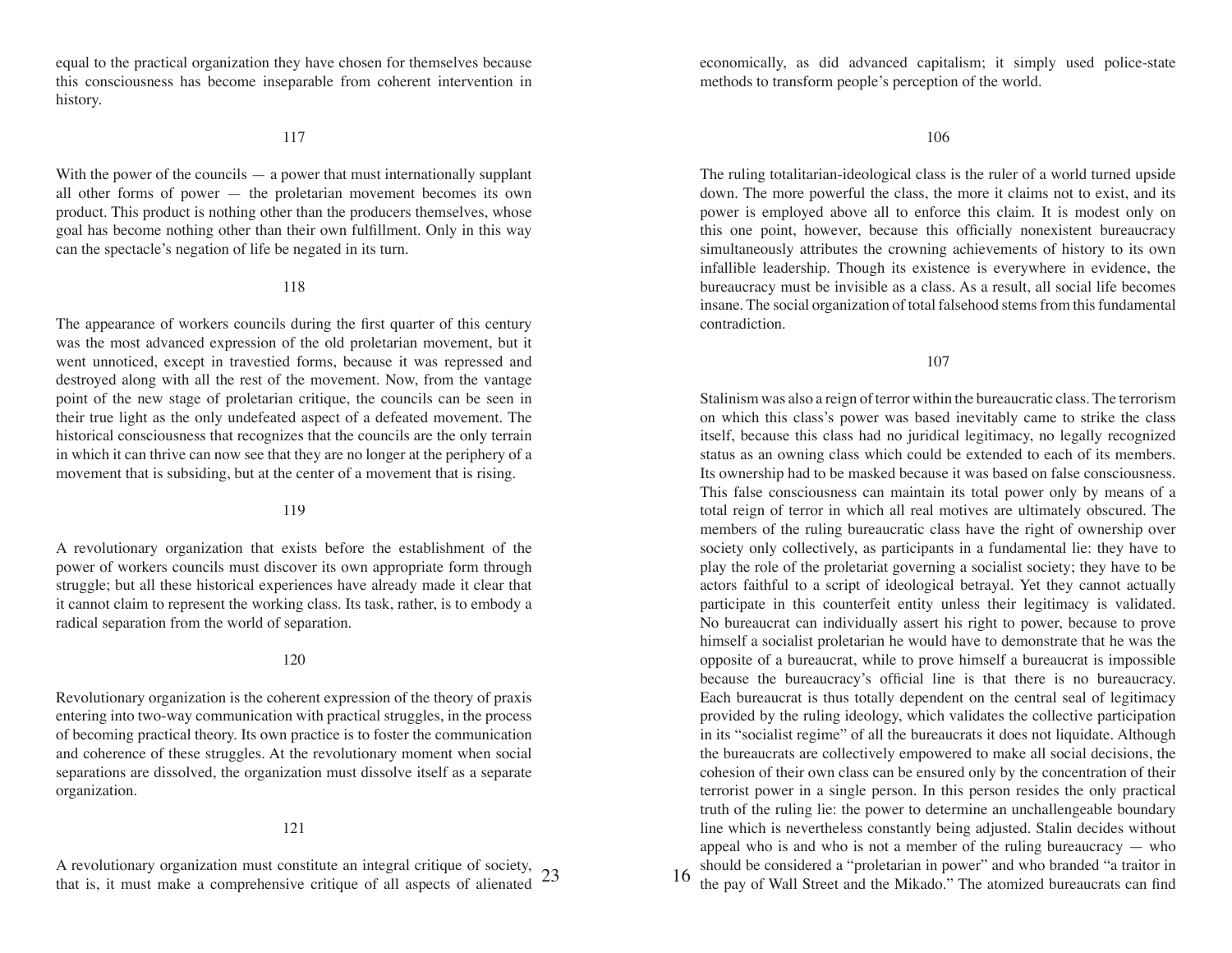their collective legitimacy only in the person of Stalin — the lord of the world who thus comes to see himself as the absolute person, for whom no superior spirit exists. "The lord of the world recognizes his own nature — omnipresent power — through the destructive violence he exerts against the contrastingly powerless selfhood of his subjects." He is the power that defines the terrain of domination, and he is also "the power that ravages that terrain."

#### 108

When ideology has become total through its possession of total power, and has changed from partial truth to totalitarian falsehood, historical thought has been so totally annihilated that history itself, even at the level of the most empirical knowledge, can no longer exist. Totalitarian bureaucratic society lives in a perpetual present in which whatever has previously happened is determined solely by its police. The project already envisioned by Napoleon of "monarchically controlling memory" has been realized in Stalinism's constant rewriting of the past, which alters not only the interpretations of past events but even the events themselves. But the price paid for this liberation from all historical reality is the loss of the rational frame of reference that is indispensable to capitalism as a historical social system. It is well known how much the scientific application of an ideology gone mad has cost the Russian economy (one need only recall the Lysenko fiasco). This contradiction  $-$  the fact that a totalitarian bureaucracy trying to administer an industrialized society is caught between its need for rationality and its repression of rationality — is also one of its main weaknesses in comparison with normal capitalist development. Just as the bureaucracy cannot resolve the question of agriculture as ordinary capitalism has done, it also proves inferior to the latter in the field of industrial production, because its unrealistic authoritarian planning is based on omnipresent falsifications.

#### 109

Between the two world wars the revolutionary working-class movement was destroyed by the joint action of the Stalinist bureaucracy and of fascist totalitarianism (the latter's organizational form having been inspired by the totalitarian party that had first been tested and developed in Russia). Fascism was a desperate attempt to defend the bourgeois economy from the dual threat of crisis and proletarian subversion, a state of siege in which capitalist society saved itself by giving itself an emergency dose of rationalization in the form of massive state intervention. But this rationalization is hampered by the extreme irrationality of its methods. Although fascism rallies to the defense of the main icons of a bourgeois ideology that has become conservative (family, private property, moral order, patriotism), while mobilizing the petty bourgeoisie and the unemployed workers who are panic-stricken by economic crisis or disillusioned by the socialist movement's failure to bring

No quantitative amelioration of its impoverishment, no illusory participation in a hierarchized system, can provide a lasting cure for its dissatisfaction, because the proletariat cannot truly recognize itself in any particular wrong it has suffered, nor in the righting of any particular wrong. It cannot recognize itself even in the righting of many such wrongs, but only in the righting of the absolute wrong of being excluded from any real life.

#### 115

New signs of negation are proliferating in the most economically advanced countries. Although these signs are misunderstood and falsified by the spectacle, they are sufficient proof that a new period has begun. We have already seen the failure of the first proletarian assault against capitalism; now we are witnessing the failure of capitalist abundance. On one hand, anti-union struggles of Western workers are being repressed first of all by the unions; on the other, rebellious youth are raising new protests, protests which are still vague and confused but which clearly imply a rejection of art, of everyday life, and of the old specialized politics. These are two sides of a new spontaneous struggle that is at first taking on a criminal appearance. They foreshadow a second proletarian assault against class society. As the lost children of this as yet immobile army reappear on this battleground — a battleground which has changed and yet remains the same — they are following a new "General Ludd" who, this time, urges them to attack the machinery of permitted consumption.

#### 116

"The long-sought political form through which the working class could carry out its own economic liberation" has taken on a clear shape in this century, in the form of revolutionary workers councils which assume all decisionmaking and executive powers and which federate with each other by means of delegates who are answerable to their base and revocable at any moment. The councils that have actually emerged have as yet provided no more than a rough hint of their possibilities because they have immediately been opposed and defeated by class society's various defensive forces, among which their own false consciousness must often be included. As Pannekoek rightly stressed, opting for the power of workers councils "poses problems" rather than providing a solution. But it is precisely within this form of social organization that the problems of proletarian revolution can find their real solution. This is the terrain where the objective preconditions of historical consciousness are brought together — the terrain where active direct communication is realized, marking the end of specialization, hierarchy and separation, and the transformation of existing conditions into "conditions of unity." In this process proletarian subjects can emerge from their struggle against their contemplative position; their consciousness is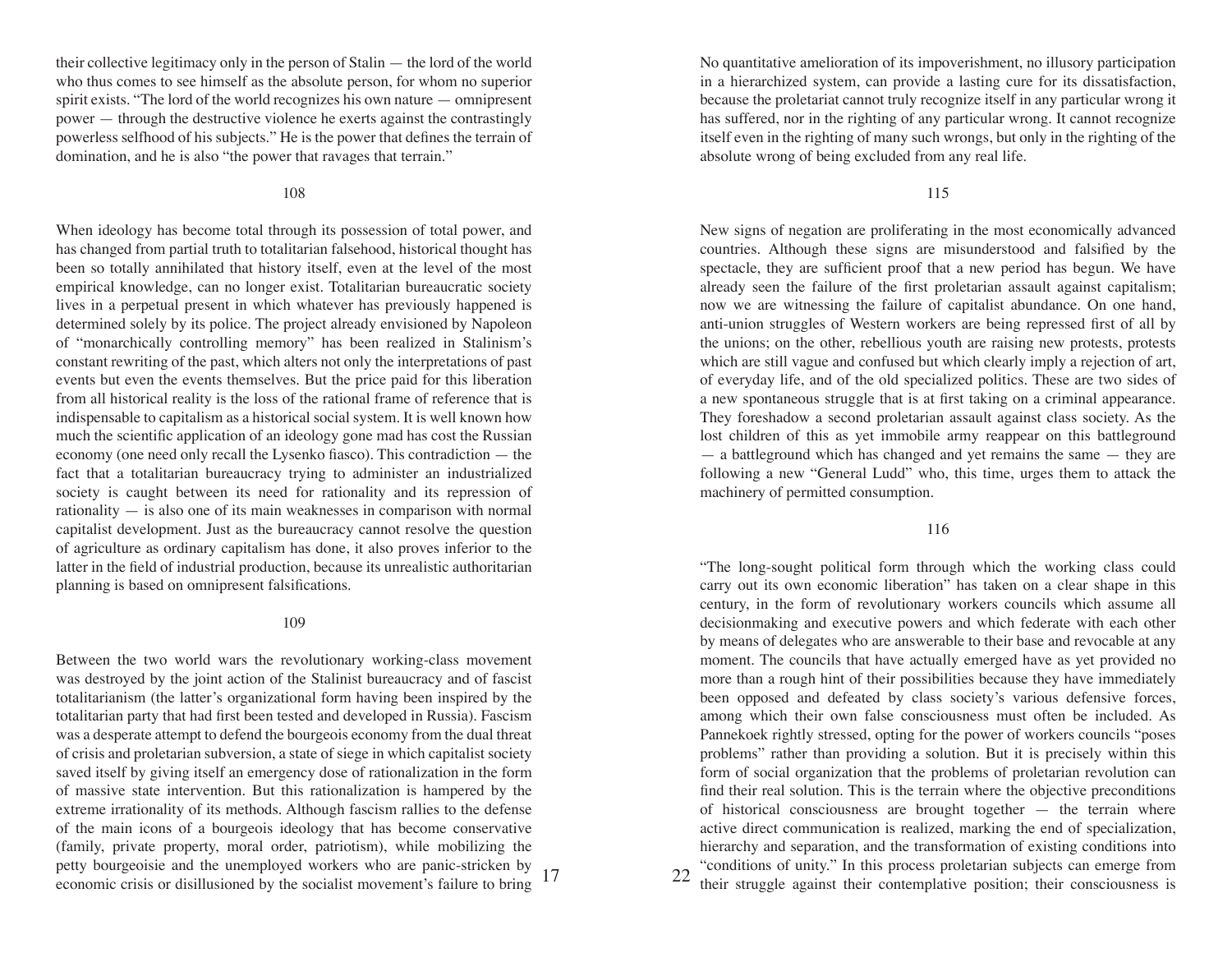American and European bourgeoisie, a local bourgeoisie constitutes itself (usually based on the power of traditional tribal chiefs) through its possession of the state. Foreign imperialism remains the real master of the economy of these countries, but at a certain stage its native agents are rewarded for their sale of local products by being granted possession of a local state  $-$  a state that is independent from the local masses but not from imperialism. Incapable of accumulating capital, this artificial bourgeoisie does nothing but squander the surplus value it extracts from local labor and the subsidies it receives from protector states and international monopolies. Because of the obvious inability of these bourgeois classes to fulfill the normal economic functions of a bourgeoisie, they soon find themselves challenged by oppositional movements based on the bureaucratic model (more or less adapted to particular local conditions). But if such bureaucracies succeed in their fundamental project of industrialization, they produce the historical conditions for their own defeat: by accumulating capital they also accumulate a proletariat, thus creating their own negation in countries where that negation had not previously existed.

#### 114

In the course of this complex and terrible evolution which has brought the era of class struggles to a new set of conditions, the proletariat of the industrial countries has lost its ability to assert its own independent perspective. In a fundamental sense, it has also lost its illusions. But it has not lost its being. The proletariat has not been eliminated. It remains irreducibly present within the intensified alienation of modern capitalism. It consists of that vast majority of workers who have lost all power over their lives and who, once they become aware of this, redefine themselves as the proletariat, the force working to negate this society from within. This proletariat is being objectively reinforced by the virtual elimination of the peasantry and by the increasing degree to which the "service" sectors and intellectual professions are being subjected to factorylike working conditions. Subjectively, however, this proletariat is still far removed from any practical class consciousness, and this goes not only for white-collar workers but also for blue-collar workers, who have yet to become aware of any perspective beyond the impotence and mystifications of the old politics. But when the proletariat discovers that its own externalized power contributes to the constant reinforcement of capitalist society, no longer only in the form of its alienated labor but also in the form of the trade unions, political parties, and state powers that it had created in the effort to liberate itself, it also discovers through concrete historical experience that it is the class that must totally oppose all rigidified externalizations and all specializations of power. It bears a revolution that cannot leave anything outside itself, a revolution embodying the permanent domination of the present over the past and a total critique of separation; and it must discover the appropriate forms of action to carry out this revolution.

about a revolution, it is not itself fundamentally ideological. It presents itself as what it is — a violent resurrection of myth calling for participation in a community defined by archaic pseudovalues: race, blood, leader. Fascism is a technologically equipped primitivism. Its factitious mythological rehashes are presented in the spectacular context of the most modern means of conditioning and illusion. It is thus a significant factor in the formation of the modern spectacle, and its role in the destruction of the old working-class movement also makes it one of the founding forces of present-day society. But since it is also the most costly method of preserving the capitalist order, it has generally ended up being replaced by the major capitalist states, which represent stronger and more rational forms of that order.

#### 110

When the Russian bureaucracy has finally succeeded in doing away with the vestiges of bourgeois property that hampered its rule over the economy, and in developing this economy for its own purposes, and in being recognized as a member of the club of great powers, it wants to enjoy its world in peace and to disencumber itself from the arbitrariness to which it is still subjected. It thus denounces the Stalinism at its origin. But this denunciation remains Stalinist  $-$  arbitrary, unexplained, and subject to continual modification — because the ideological lie at its origin can never be revealed. The bureaucracy cannot liberalize itself either culturally or politically because its existence as a class depends on its ideological monopoly, which, for all its cumbersomeness, is its sole title to power. This ideology has lost the passion of its original expression, but its passionless routinization still has the repressive function of controlling all thought and prohibiting any competition whatsoever. The bureaucracy is thus helplessly tied to an ideology that is no longer believed by anyone. The power that used to inspire terror now inspires ridicule, but this ridiculed power still defends itself with the threat of resorting to the terrorizing force it would like to be rid of. Thus, at the very time when the bureaucracy hopes to demonstrate its superiority on the terrain of capitalism it reveals itself to be a poor cousin of capitalism. Just as its actual history contradicts its façade of legality and its crudely maintained ignorance contradicts its scientific pretensions, so its attempt to vie with the bourgeoisie in the production of commodity abundance is stymied by the fact that such abundance contains its own implicit ideology, and is generally accompanied by the freedom to choose from an unlimited range of spectacular pseudoalternatives — a pseudofreedom that remains incompatible with the bureaucracy's ideology.

#### 111

The bureaucracy's ideological title to power is already collapsing at the international level. The power that established itself nationally in the name